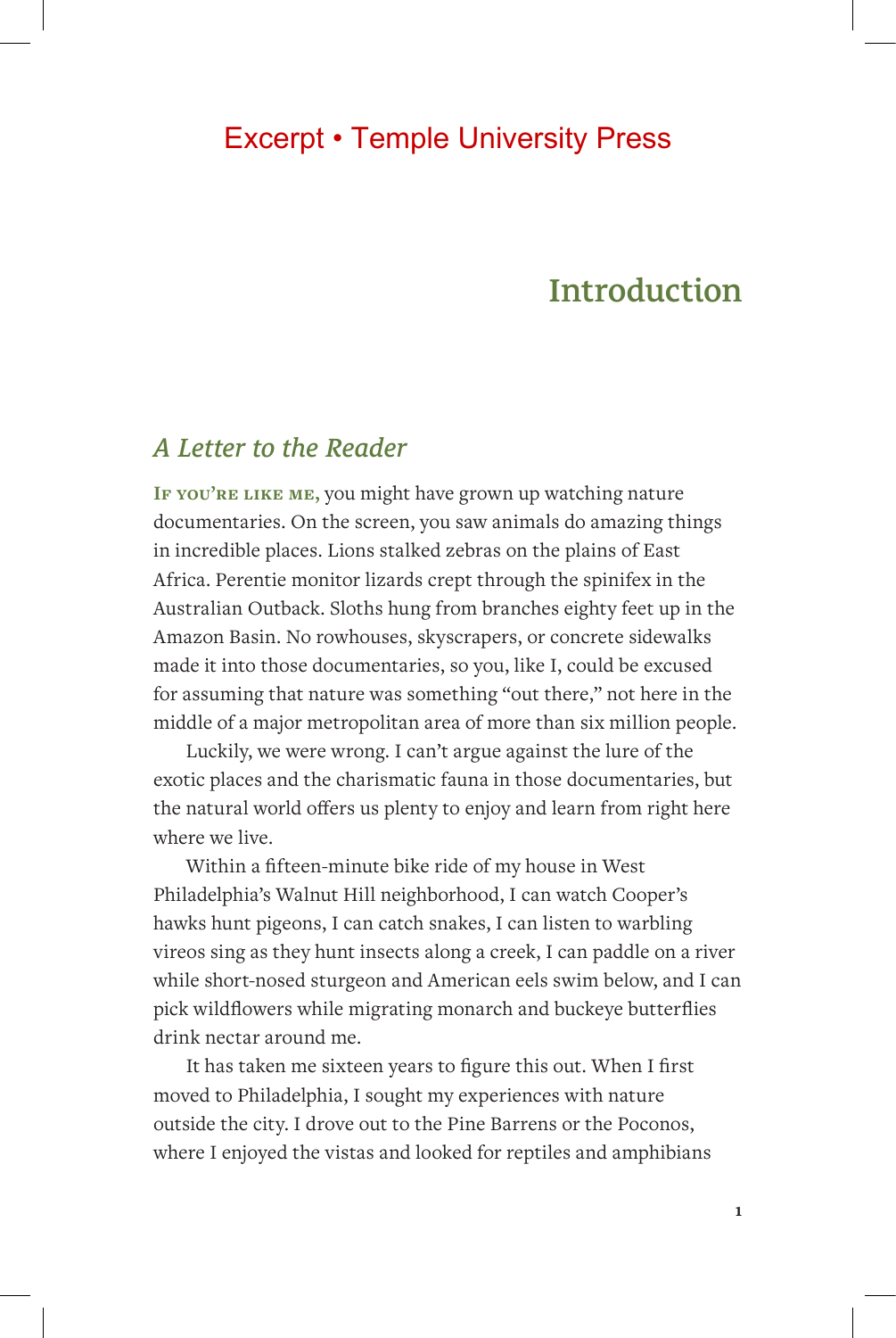("herping"—thus, I am a "herper"). When I got home to my apartment, I stopped looking.

Over the years, I realized that there were snakes, salamanders, and turtles right here too. I started a blog about herping in Philadelphia, which led to writing about urban nature for *Grid*, a Philly environmental magazine. Researching articles for *Grid* introduced me to urban conservationists and environmental educators. I made friends with birders with impressive urban yard lists. I met plant lovers who taught me about what grew all around us in our parks as well as in our gardens and sidewalks. I bought an inflatable kayak that I could take down to the Delaware and the Schuylkill Rivers.

I have chosen to raise my children in a place rich with nature: a block in West Philadelphia lined with century-old twin houses. We listen to singing starlings and cardinals on the walk to school. We watch the butterflies and bees that visit the flowers in our garden and in the planters along the sidewalk. We admire the wildflowers in the vacant lot on the corner. For a week in the fall, we run upstairs right after dinner to a window with a perfect vantage point to see dozens of swifts pour into a chimney a block away. We talk about whether this will be the last night that they roost here on their way to South America. Of course, we also go hiking in conventional green spaces, but we never stop observing and learning from the natural world.

I hope that this book accelerates this process for you and your family. Maybe you are new to exploring nature in general or are looking to connect with the natural world closer to home. Maybe you are a birder or a gardener looking to expand your focus to other living things. Maybe you're looking for a way to connect your city kids to nature. Whatever brings you to this book, I hope that the activities in the following pages take you further on your journey to connecting with nature, wherever you are. You still might watch the newest BBC nature documentary. You, like I, will probably still take vacations to conventionally wild places and seek experiences with nature there. But when you get home, you'll keep on looking.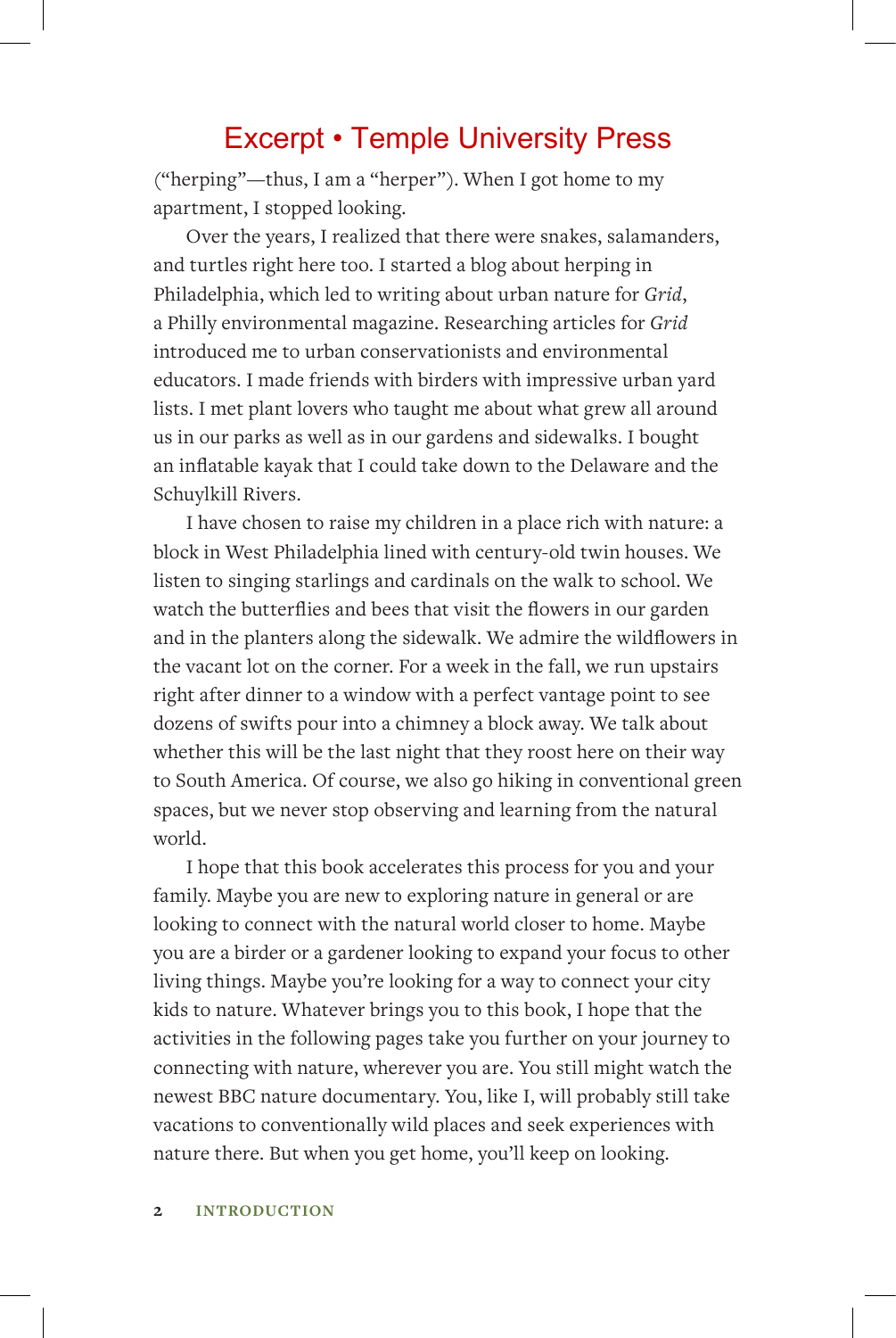#### *Urban Habitats*

#### THE CONCRETE JUNGLE

Everywhere is habitat, and habitat is everywhere. While you will certainly have no trouble occupying your attention in official park spaces, where you will find the sorts of habitat types generally covered in nature books (wetlands, meadows, streams, upland forest, and so forth), you can also engage in the same nature observation activities without leaving your neighborhood—and in many cases, without even leaving your block.

Start with your home. In every human home, animals find a way to live, although they might be smaller than you would usually notice. If you have a basement, consider it to be a cave and explore it with a flashlight, searching for the spiders, crickets, and other arthropods adapted for darkness; cool, damp conditions; and little in the way of food. If you have no basement, take a look behind furniture and along windowsills for spiders spinning webs to catch unlucky flies, beetles, and moths.

Step outside onto the sidewalk. The brick and stone surfaces of your house or apartment building can host lichens, and the cracks in the sidewalk can sprout small plants. If you have trees, you will have squirrels, not to mention more lichens on the bark. Depending on the species (for example, lindens, redbuds, or ornamental cherries), their flowers will attract bees, butterflies, and other pollinators. You will also have birds: house sparrows, starlings, and pigeons to start with; chimney swifts in the summer; and larger species, such as crows, gulls, and birds of prey. In one hour in May, a friend and I spotted twelve species of bird at the end of my block in densely built West Philadelphia.

If you have a garden, you have plenty to explore. Spare your weeds as long as you can and figure out what they are. As plants flower, watch what flies in for the pollen and nectar. Any object that you can look underneath (stones, storage bins, straw bales, and so forth) will hide an assortment of invertebrates, such as centipedes, pill bugs,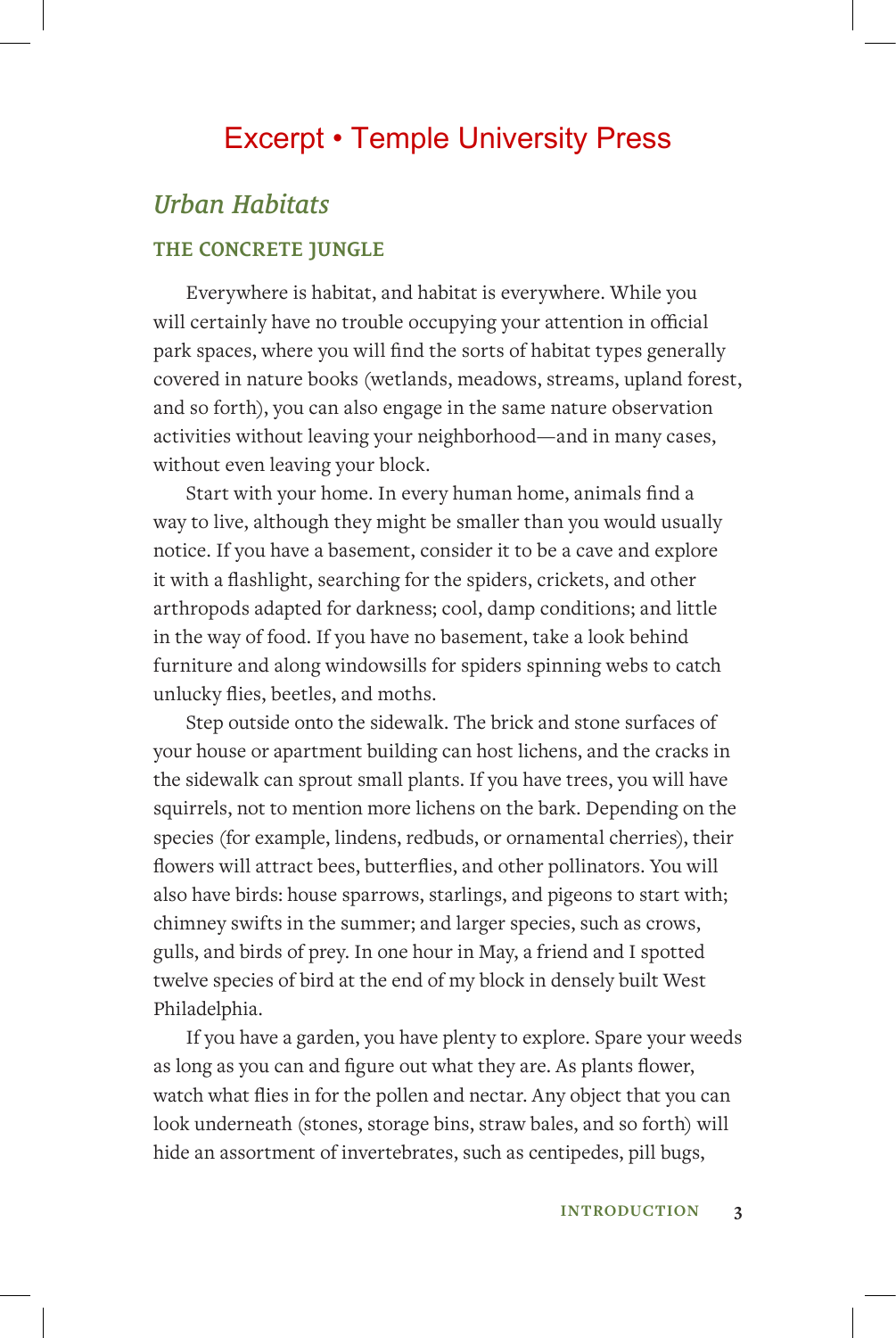and beetles. You might even turn up a brown snake or a salamander. At night, possums, raccoons, and other nocturnal mammals might wander through to munch on those smaller critters (not to mention your tomatoes). You can string up a sheet for a moth night (see "What They Do in the Dark: Hold a Moth Night" for tips). Sit out in summer and watch the fireflies light up the dark. By day, dragonflies will zip along your block. A vacant lot can offer nearly as much to observe. Sparrows—native white-throated sparrows and juncos as well as house sparrows—might feed on weed and grass seeds through the winter. The flowering plants will grow and bloom in a shifting array of colors in the spring, at least until someone gets around to mowing.

Your local park, even if it's just grass with some tree cover, is worth birding. The same goes for cemeteries. Hawks will wait in the trees for unwary squirrels and pigeons. Spring and fall migration will bring dozens of species of songbirds on their journeys north and south. Watch dead branches high in the trees for woodpeckers. As night falls, bats might flap into view to feast on flying insects.

#### ABOVE AND BELOW THE FALL LINE

Anyone who has ridden a bicycle around Philadelphia has noticed the shift from coastal plain to piedmont. South Philadelphia, Southwest Philadelphia, Center City, and most of North Philadelphia are flat and easy to pedal across in one gear, and the same goes for the Northeast Philly neighborhoods close to the Delaware River. However, ride west on Spruce Street or Ridge Avenue, and you might need to downshift.

The falls of the Schuylkill, now Fairmount Dam, mark the "fall line," the boundary between the sandy, gravely ground of the coastal plain to the east and south and the rocky hills of the Wissahickon Formation (mostly schist and gneiss<sup>1</sup> under the soil) rising to the

<sup>1.</sup> U.S. Geological Survey, "Geological Units in Philadelphia County, Pennsylvania," accessed October 29, 2020, https://mrdata.usgs.gov/geology/state/fips-unit .php?code=f42101.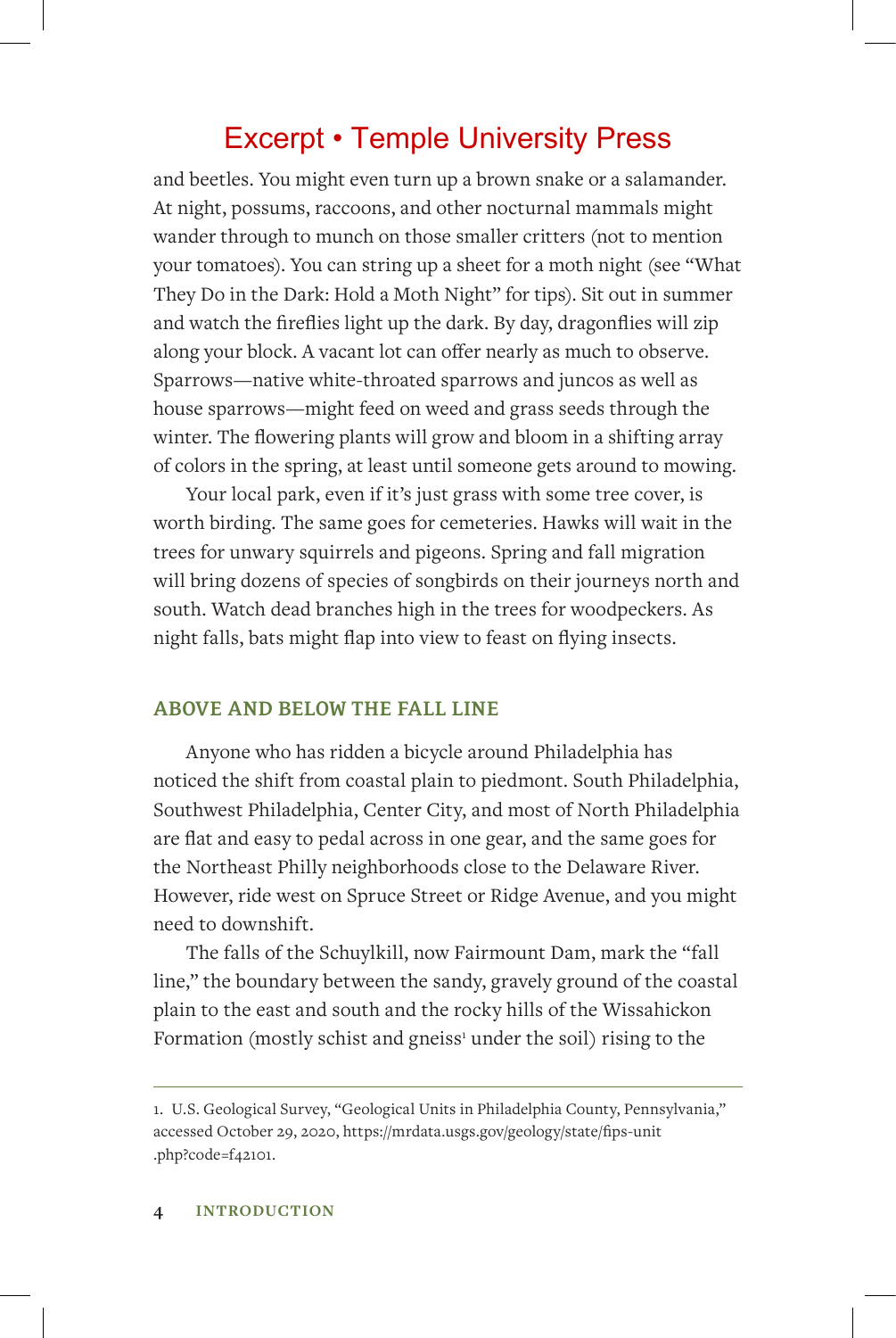west and north. The fall line extends northeast to Trenton, New Jersey, and southwest to the Delaware state line.

The creeks and rivers of the piedmont tumble over small water*falls* as they transition to slower, coastal waterways—hence, "fall line." The force of falling water was once essential to powering industry. In 1645, nearly forty years before William Penn drafted the plans for Philadelphia, the Swedish governor Johann Printz built a mill on Cobbs Creek (then known only by the Lenape name "Karakung") where today Woodland Avenue crosses from Philadelphia into Delaware County. European settlers continued to build mills at and upstream from the fall line, and the remains of that early industrial infrastructure are still visible today as you hike along our creeks. For example, as you walk the Orange Trail in the Wissahickon past Glen Fern, you'll notice where the creek pools behind an old dam. There, you can see the ruins of Thomas Livezy's eighteenth-century mill. The creek banks, less obviously humanmade than the stone ruins of the mills and dams, are nonetheless artifacts of this early industrial past. The low stone dams constructed along these creeks to impound mill ponds filled in with silt over the centuries, building up the valley bottoms. As most of the dams have broken down, the creeks have cut their courses down through accumulated sediments.<sup>2</sup> Thus, our creek corridor parks, enjoyed as natural spaces, are themselves thoroughly postindustrial landscapes.

#### THE WATER

You might eventually get on or in the water, but the easiest way to check out a creek or river is to stop on a bridge the next time you get a chance and take a look around. This might be the closest you can get to the water without getting in. The Schuylkill and the

<sup>2.</sup> Robert C. Walter and Dorothy J. Merritts, "Natural Streams and the Legacy of Water-Powered Mills," *Science* 319, no. 5861 (January 18, 2008): 299–304, doi:10.1126 /science.1151716.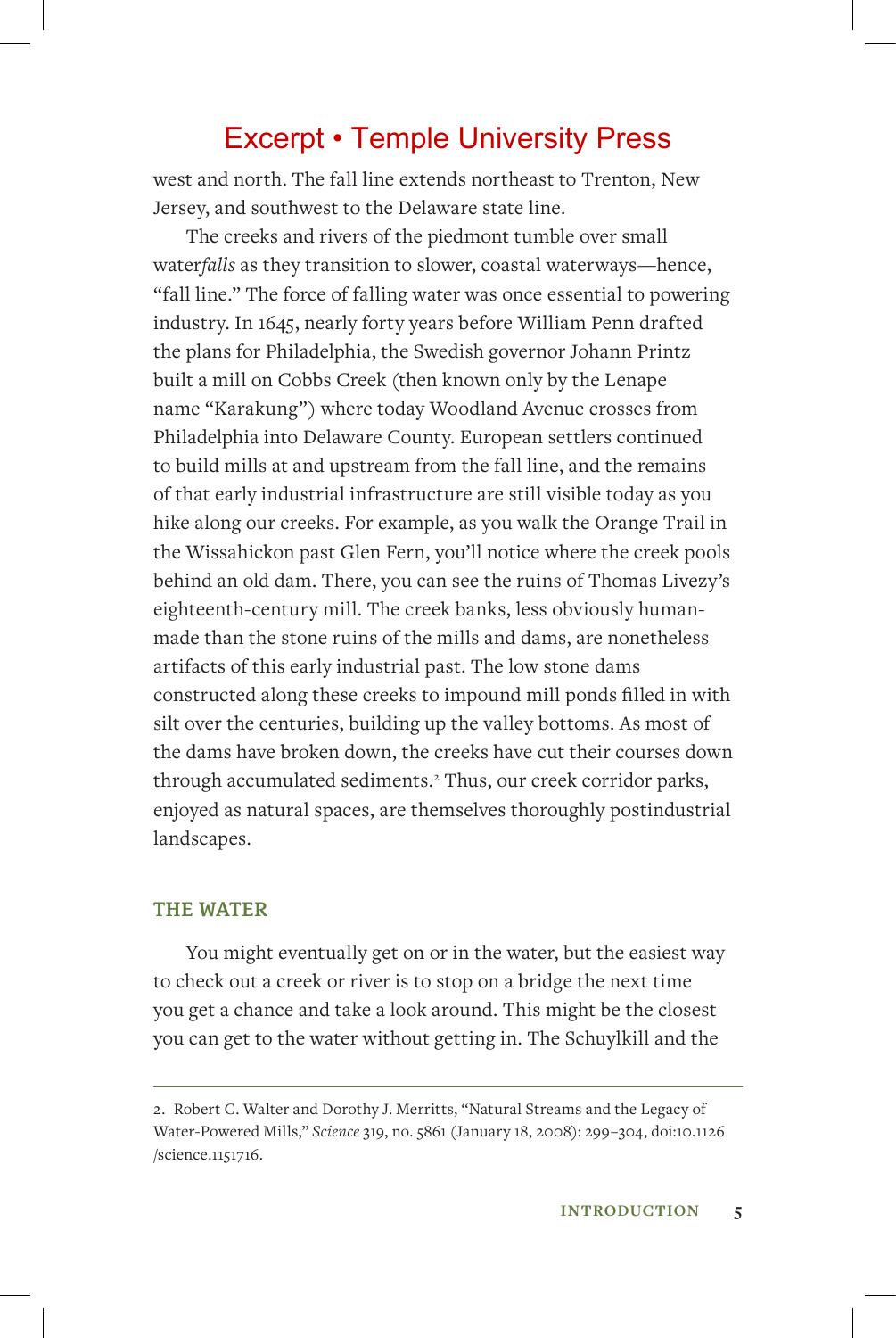Delaware Rivers are also accessible (in the sense that you can get close to the water's edge) from multiuse trails and old piers, such as Pier 53 in South Philadelphia. Examine logs or old timbers that stick out of the water for basking turtles in warm, sunny weather. Canals, built to transport goods in the years before railroads, are often maintained today as accessible aquatic habitats, with multiuse trails along the Schuylkill and Delaware Rivers above the fall line.

Note the birds that float on, swim in, or fly just over the water. In the summer, swallows will swoop and zip, picking insects out of the air. Waterfowl (such as ducks and geese) will rest or swim on the surface, particularly in the winter, when birds from the north head south, looking for unfrozen water. Cormorants, black birds with long, snakelike necks and yellow bills like spears, will dive and catch fish underwater.

Our murky waterways are generally inaccessible from above, but our creeks, particularly in their shallows, are clear enough to observe the fish swimming in them. From above, you can spot the swimming shapes of various sizes, and in spring and summer, you might even spot a red-breasted sunfish guarding its nest of carefully cleared stream bottom. Frogs and toads will sing from the edge of the water, particularly bullfrogs and green frogs by summer. You can often spot their large tadpoles in the shallows. Watch the dragonflies and damselflies as well. As I write this, forty-seven species of these colorful hunters have been logged on iNaturalist in Philadelphia.

Fishing, of course, is one way to explore the diversity swimming below wherever you are, but also keep an eye out for piles of mussel shells and clamshells left by raccoons and otters. And take a look before you brush off the flying insects that land on you. The caddisflies, mayflies, stoneflies, midges, and others are brief adult phases of critters that spend most of their lives beneath the water, and they themselves feed everything from bridge spiders to the swallows that catch them out of the air and the yellow warblers that pick them off the trees lining the shore.

Paddling a canoe or a kayak on our rivers puts you at the water's surface. This can be a great vantage point to observe aquatic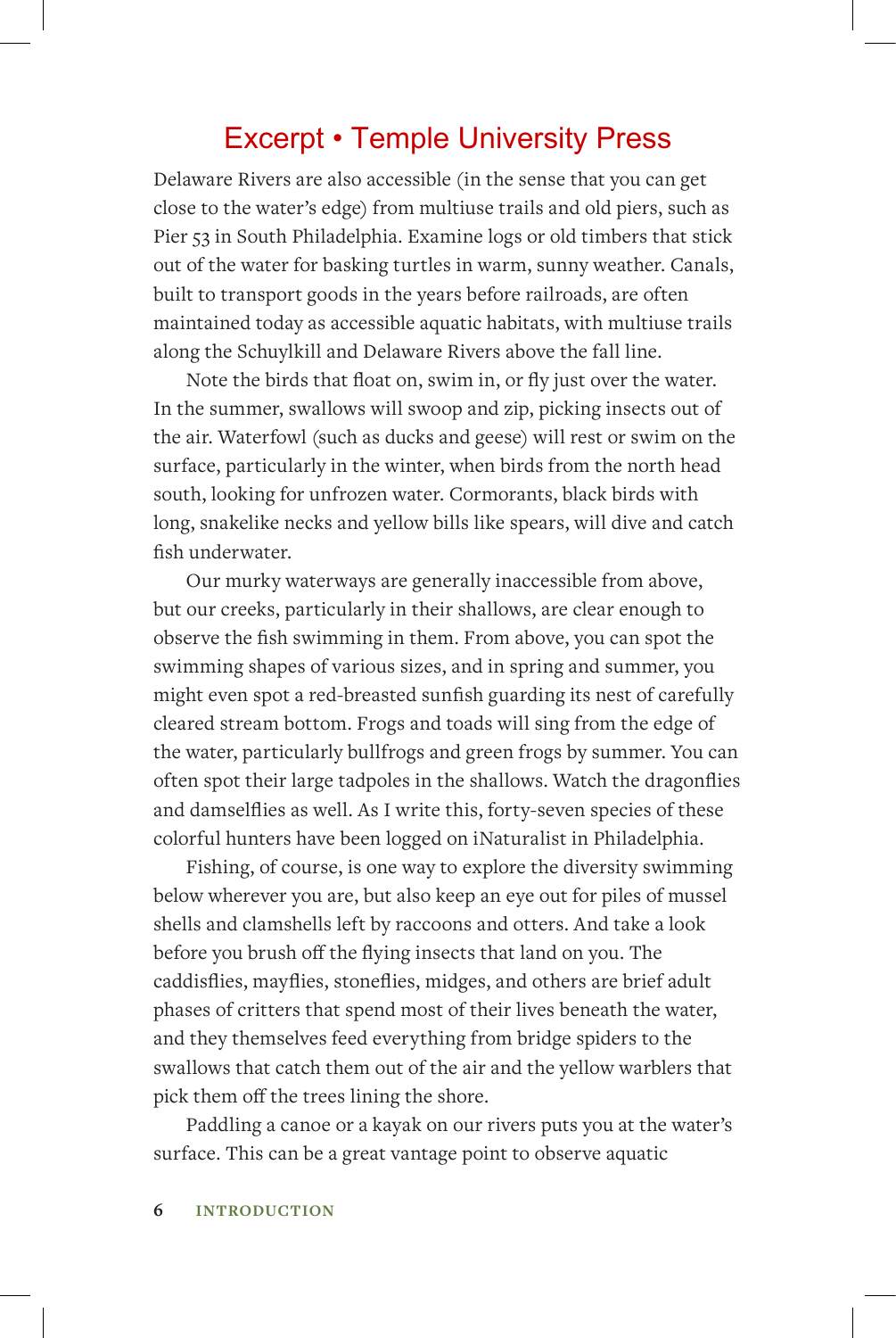waterlife, such as basking turtles and waterfowl. Fish jump right in front of you, and bugs and birds (such as tree swallows) fly at eye level. Inexperienced paddlers should start with guided trips as they get the hang of maneuvering a boat on rivers with big currents. Also, keep an eye on water quality. Storms flush all sorts of pollutants into the river, and for a few days after a heavy rain, you'll want to avoid contact with the water. Check PhillyRiverCast.org, a water-quality forecast tool, before you put in.

#### FOREST

Neglect any piece of ground long enough in our area, and it will probably end up as forest. Of course, the forest will vary, depending on where you are. Along our creeks and rivers, you might find willows, eastern cottonwoods, and such exotics as princess trees and mulberries. In hillier landscapes, oak, beech, and tulip trees might dominate the canopy. You can find some hemlocks in the Wissahickon Valley, along with stands of white pines. Virtually all of these forests are young, growing on land cleared for farming and industry as Europeans colonized the Delaware Valley. For example, the Wissahickon Valley, which today can feel like the forest primeval with towering oak and tulip trees, was protected as parkland starting in the mid-1800s, and those stately white pine trees were likely planted intentionally, not having been found in the area previously.3

Whatever their species composition, our forests offer so much to explore. The trees themselves can be hugged and admired. Ephemeral wildflowers color the forest floor before those trees leaf out in the spring and block out the sun. In the autumn, wood asters and white snakeroots brighten up the browns and oranges of falling leaves. The leaf litter and the rotting logs of the forest floor fuel their own hidden ecosystem, with a wide variety of invertebrates

<sup>3.</sup> David Hewitt, "The White Pines of Cresheim Creek," *Growing History*, June 22, 2012, accessed October 29, 2020, https://growinghistory.wordpress.com/2012/06/22 /the-white-pines-of-cresheim-creek/.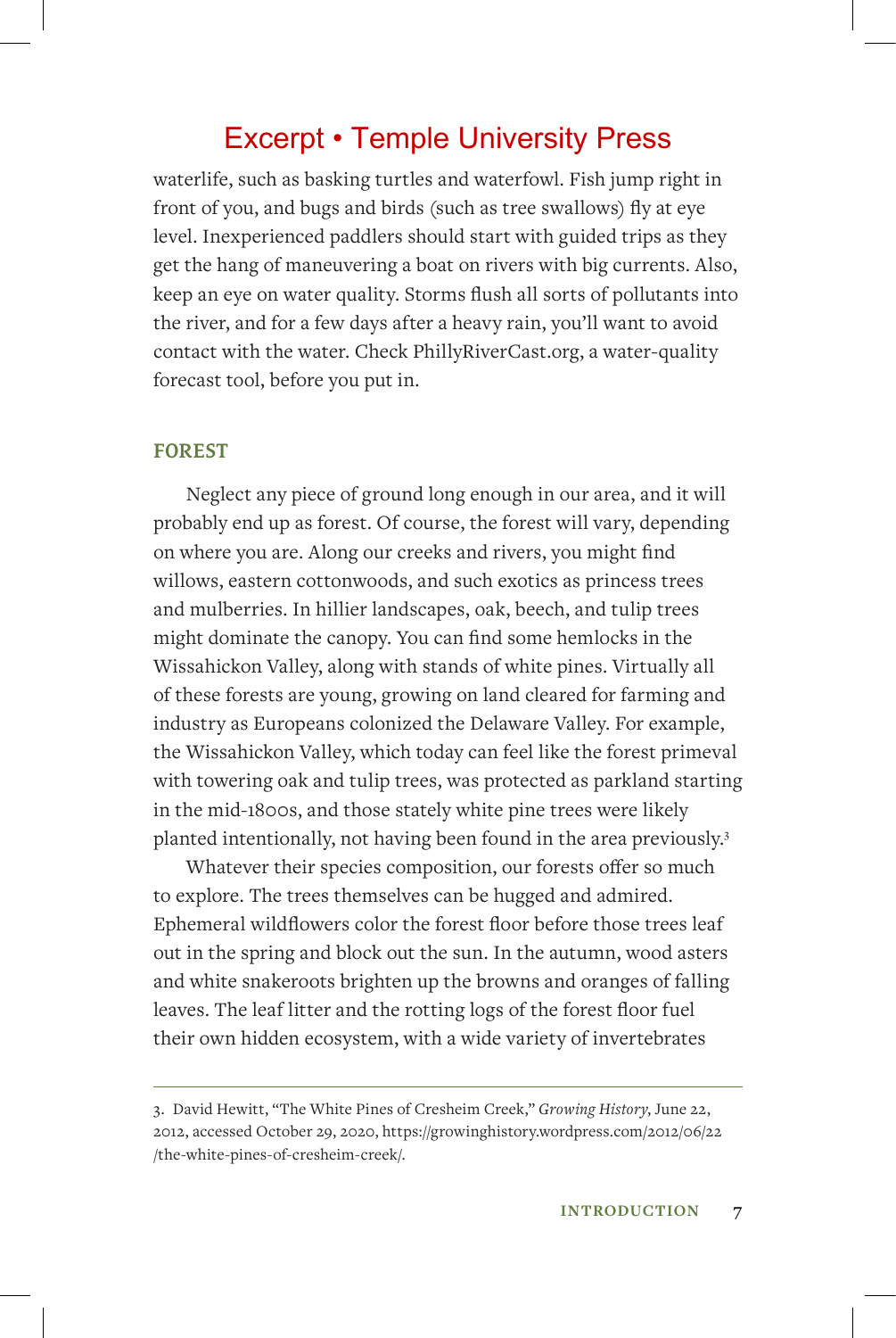and inconspicuous vertebrates, such as red-backed salamanders and American toads. Lichens grow on the tree bark, and mushrooms sprout from dead wood and the forest floor. You can spot our larger mammals, such as the overly abundant white-tailed deer, and, of course, there are plenty of birds to watch and listen to.

#### MEADOW

A visitor from Independence-era Philadelphia might be shocked at the scarcity of meadows (let's pretend that they wouldn't be fixated on automobiles, skyscrapers, and people baring their legs). Back when Philadelphia was mostly farmland, pastures and hayfields served as economically active land as well as habitats for plants and animals that are now scarce in our area. Today, vacant land often sprouts relatively sterile monocultures of mugwort or gets swamped by other exotic plants, such as Japanese hops. All this makes our existing meadows, generally actively managed to maintain a mix of native grasses and forbs (leafy plants), all the more special. You can listen to field sparrows trill in the spring. Through the summer, milkweed patches attract hordes of pollinators and host gorgeous monarch butterflies. In the fall, you can see the goldenrod and other fall wildflowers paint the fields in bright yellow. By winter, all the seeds of these flowers and grasses will feed native sparrows, including white-throated sparrows and juncos. You can also find patches of meadow in other infrequently mowed spots, such as along power line rights-of-way.

#### WETLAND

Below the fall line, Philadelphia used to be a lot wetter than it is now. Much of South Philadelphia, including the Philadelphia International Airport, has been built on wetlands drained or filled in to create solid land. Our tidal waterways are now largely defined by "bulwarked" infrastructure. The shores rise steeply in concrete and timber walls or have been reinforced by riprap—rocks or the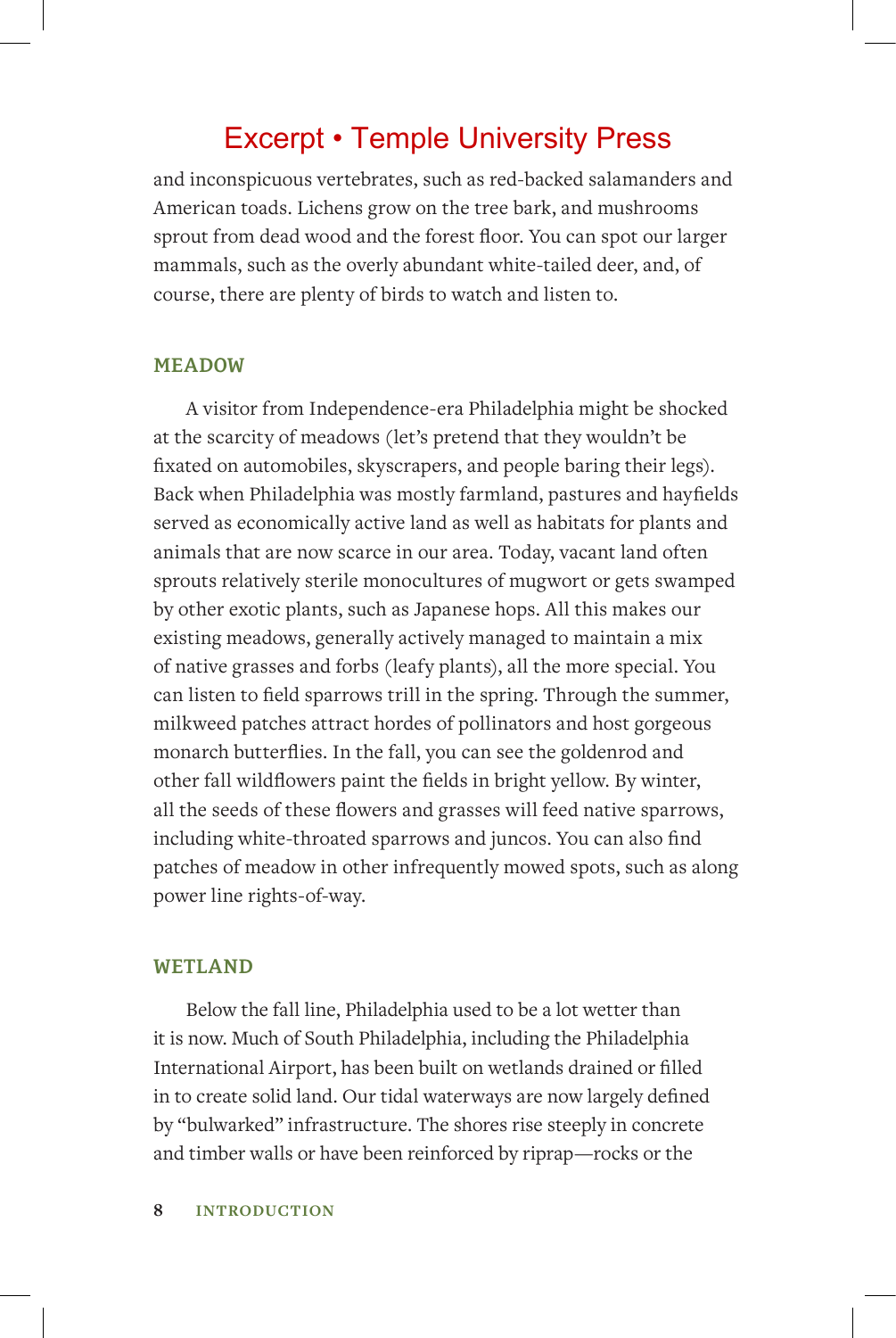brick and concrete remains of demolished buildings, dumped to stabilize the banks. You can still explore wetlands at the John Heinz National Wildlife Refuge at Tinicum, which straddles Philadelphia and Delaware County. Smaller patches of marsh are accessible at other sites, such as Fort Mifflin and Cramer Hill Preserve in Camden, and in between piers along the Delaware River waterfront, where the still water allows sediment to settle out and marsh vegetation to take root.

The challenge of wetlands is that they are difficult to walk through, so you need to observe them either from neighboring land or water. For example, the John Heinz National Wildlife Refuge at Tinicum offers boardwalks and trails along levees to get you as close by foot as possible without sinking into the muck. Paddling offers a closeup look at marshy shorelines, whether you're in the back channel of the Delaware River in New Jersey or in the mouth of the Pennypack on the other side.

### *Urban Life and How to Observe It*

You can start by simply looking around and listening. While there are many techniques to observing the natural world, staying still and quiet while you use your senses is easy, free, and useful. As your ears and eyes adjust to the setting, details emerge that you otherwise would have missed.

I am frequently amazed at how close animals will get to me when I stop moving. This is usually unintentional on my part because I have trouble sitting still. I'll stop for a drink of water and check my phone, or I'll freeze in place as I try to locate a warbler that just sang high up in a tree. Then, I'll hear something rustling in the underbrush, and out pops a squirrel. Browsing deer will gradually work their way in my direction until I flinch. Then, with a snort, they bound away.

All that being said, trying out specialized observation techniques can reveal more about the natural world, whether you are in your garden or in the middle of a forest. For more detail, check out specific guidebooks, but this overview and the examples in the suggested activities can get you started.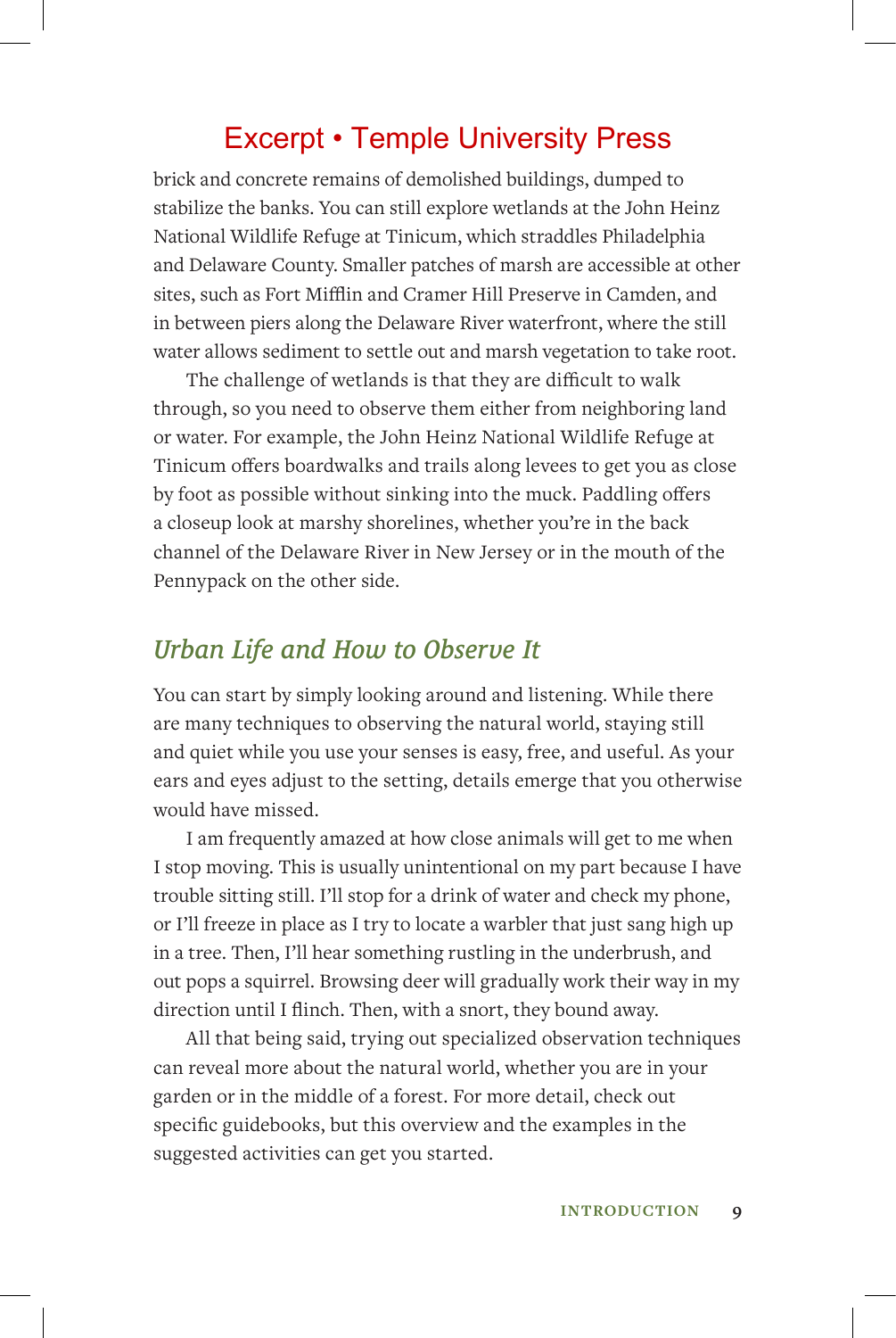In general, take care with methods that involve disturbing the organism that you are observing. We have regulations on fishing (seasons, catch limits, and so forth) so that populations aren't affected and enough remains for other people to enjoy. Similarly, our parks often limit what you can pick, catch, or take home due to the high volume of visitors and their potential impact. When in doubt, consult with specialists to see what level of disturbance is too much in particular settings.

#### PLANTS, FUNGI, LICHENS, AND SLIME MOLDS

In many ways, it is easiest to observe things that don't move. Plants, fungi, lichens, and even slime molds stay still while you look at them. There's no need to sneak up on them, and you can take your time examining them.

In urban landscapes, it helps to think small. On sidewalks, plants survive the constant trampling by growing in cracks and keeping a low profile. Often, you can find plants growing and flowering as tiny versions of what you'll find elsewhere. Not surprisingly, our solid surfaces of brick, concrete, and stone grow more hospitable as they age, so pay extra attention to old stone walls for mosses, lichens, and ferns and inspect older sidewalks for plants growing from the cracks. The same can be true of street surfaces. Old brick, cobblestone, or Belgian block road surfaces, which often survive in alleys or driveways, host a jungle of tiny plants in the sandy gaps between the individual pieces.

You might feel overwhelmed as you look at all the plants growing in a green field, vacant lot, forest understory, or even a weedy garden. One technique that botanists use is to intensively search a smaller plot—say, a square meter in area—and catalogue everything growing in it. You don't have to be quite so rigorous, but narrowing your focus to a manageable scale can help you get past the showier plants that catch your eye and pay attention to smaller or plainer species. Similar approaches can work just off the ground as you search for lichens, fungi, and slime molds. You might study the lichens growing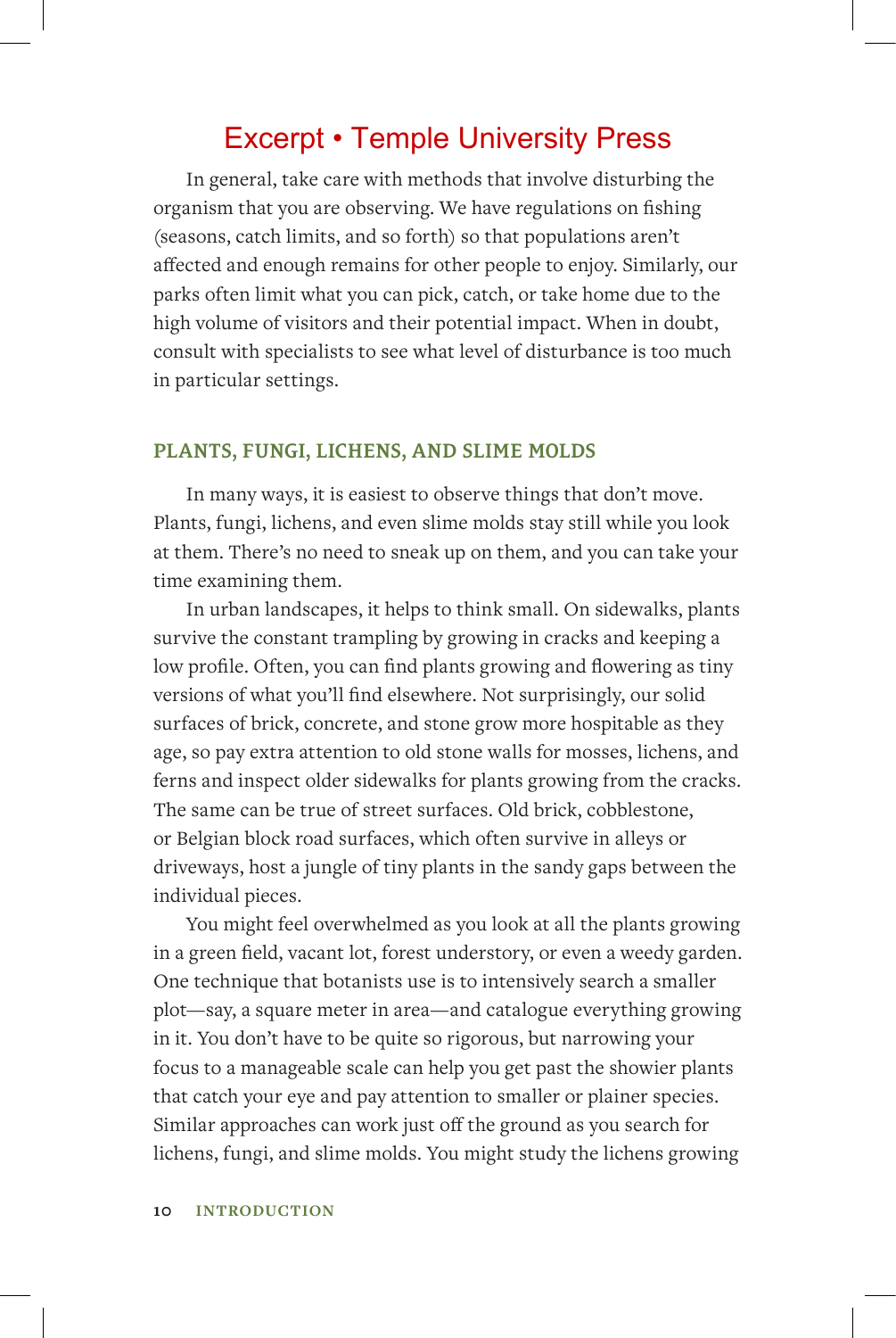on one tree's trunk, or you might spend some focused time searching for mushrooms and slime molds on one rotting log, carefully checking all its surfaces and peering under loose bark.

While you might have no trouble finding trees, you might miss a lot of the action if you only glance at the trunks as you walk by. Low twigs can offer a look at the development of leaves, flowers, and then fruit. We tend to ignore tree flowers that are up high, out of sight, but insects do not. The flowers of many of our trees, such as willows, offer pollen and nectar to bees early in the spring. Others, such as cherries and black locusts, might have showy blossoms that humans like to look at, but you might miss the orange flowers of the tulip tree mixed in with the leaves high in the canopy. Be sure to look for them.

Vining plants, often considered nuisances when they're growing on your house or fence, are similarly important and easy to ignore. Cities are full of vertical surfaces that trumpet flower, porcelain berry, and honeysuckle can climb. Virginia creeper's inconspicuous flowers offer nectar to pollinators, and their dark blue berries feed birds from fall into the winter.

Of course, immobility is not the same as permanence, and much of the fun of exploring nature is seeing how landscapes and organisms change through the seasons. A vacant lot will reward your attention with a shifting palette of flowers: pink dead nettles at the end of winter, then white flowers of shepherd's purse reaching higher as a haze above the ground, later to be topped by yellow dandelion and white and lavender fleabanes. You can also track individual plants or patches of plants through the year. The Virginia jumpseed that starts out as a few glossy leaves sprouting out of the forest floor sports a whiplike spike of small white flowers in the middle of the summer. In the fall, those flowers end up as little football-shaped seeds that shoot out like bullets when touched.

Fungi and slime molds are difficult to observe most of the time. The mushrooms or visually striking slime-mold features that catch our attention are the spore-producing structures of creatures that carry out the rest of their business out of sight. Fungi are primarily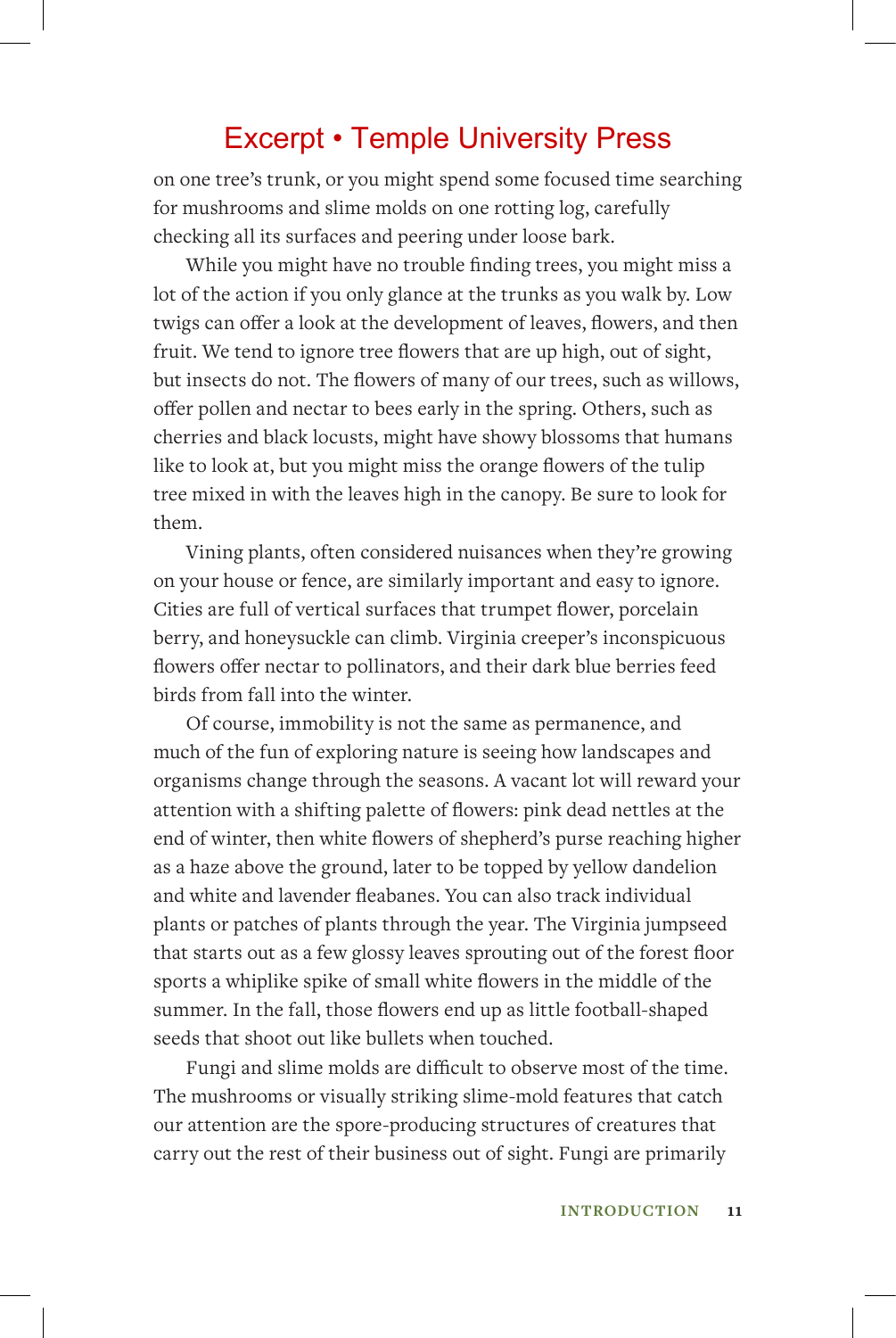networks of threadlike structures called hyphae that spread in soil or wood. Slime molds might be spread out and inconspicuous as they ooze around and consume single-celled organisms and decaying matter. Thus, you might walk past the same rotting stump for most of the year and only notice the bright orange chicken of the woods growing out of it on a damp day in early fall. You might then take a closer look at a chocolate tube slime mold that likewise just became visible to you, while both organisms have spent all year feeding on or in the stump. In general, dry weather is bad for fungi and slime molds. A good soaking after a dry spell can bring forth a bloom of mushrooms.

You generally won't need binoculars, but magnification can still help. There is always more detail to be revealed at a smaller scale. Even on our largest trees, tiny buds and leaf scars can be the key to identification. The small parts of flowers can vary importantly, and what looks like a simple patch of gray lichen can be seen reproducing through cuplike structures if you look closely enough. Handheld magnifying glasses or loupes can do the trick, but these days, so can the zoom feature on a smartphone camera.

Be sure to look at the whole organism, even underneath. Common blue violets, for example, might dazzle with their namesake blooms, but they also hide plain, pale flowers close to the soil. Mushroom identification often depends on what's underneath: gills or pores? Some species of goldenrod can be differentiated by the fuzziness of their stems, and the same can be true of the shape of the little scalelike bracts under an aster.

Multiple apps, some powered by artificial intelligence, can help you make an identification simply by uploading a photograph. Working out the identification on your own, however, will help you learn the key differences between species and teach you something about their natural history in the process. If you can't take the organism home, then take lots of pictures or notes, taking care to observe all its parts. It can be frustrating to get home and realize that you forgot to check some key feature, such as whether the leaves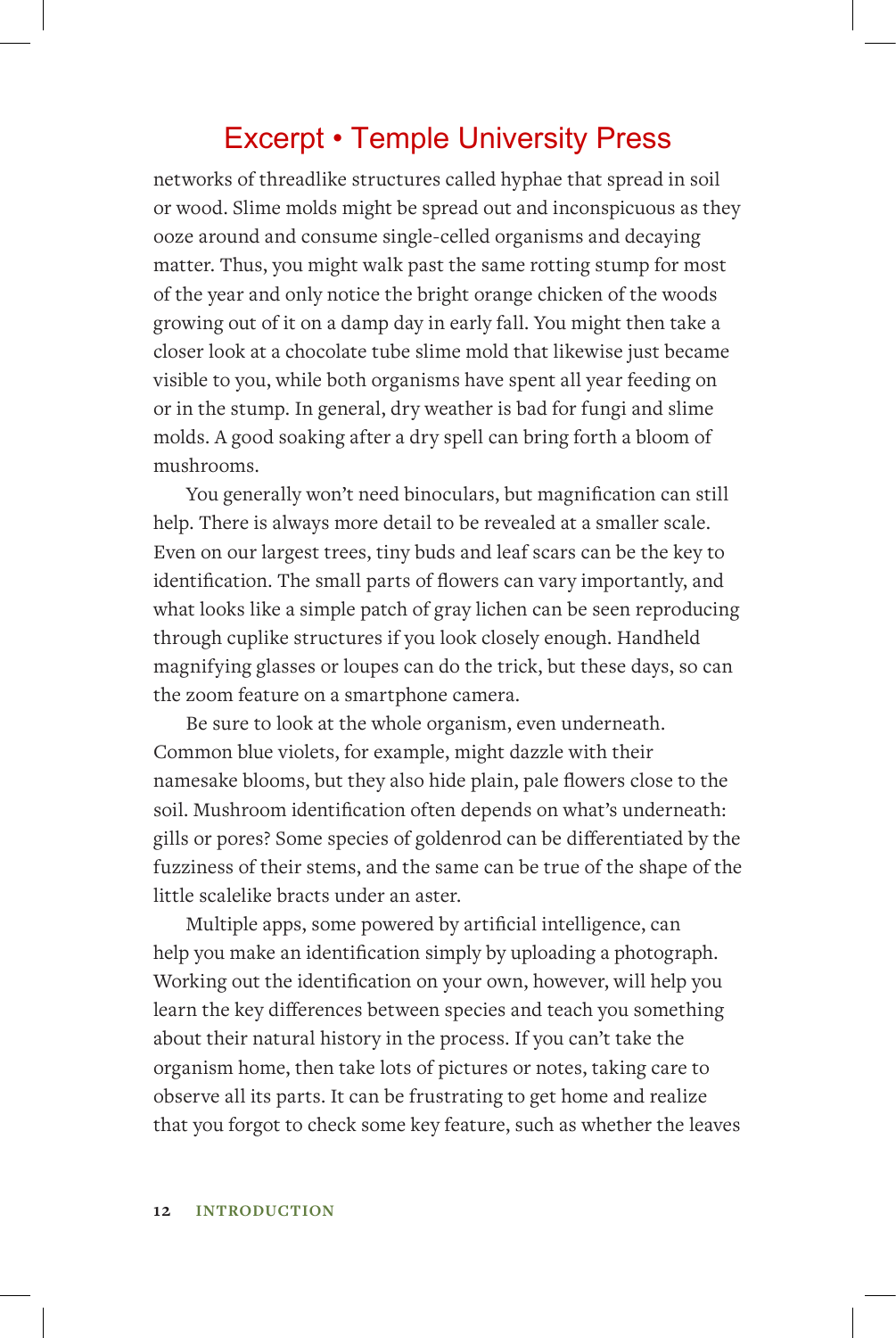were attached with petioles (little stalks at their base), so err on the side of thoroughness.

Studying a plant from an established path is a low-impact activity for the plants and their habitat. Be careful as you tromp off into the woods or meadows, though, because heavy traffic can disturb leaf litter, erode the forest floor, and even damage plants that you might be looking for. Follow rules for official park spaces and use your judgment about how popular a spot is. If you're the only person who walks through that patch of woods all year, you probably aren't causing much damage, but the more people do it, the more damage they cause. Similar judgment should apply to picking plant or mushroom specimens to examine at home. Yanking a goldenrod from a vacant lot or power line right-of-way doesn't make much of a difference, but if everyone visiting Houston Meadow came home with a bouquet, it might actually degrade the view and experience for other visitors. Again, follow rules for official park spaces and, when in doubt, explore with guided groups and ask the leader for their more expert opinion on what you can and should pick.

The Philly area is blessed with active clubs devoted to plants (the Philadelphia Botanical Club) and fungi (the Philadelphia Mycology Club). Both offer a full schedule of walks and events, as do our local arboretums, parks, and nature centers.

#### FISH AND OTHER AQUATIC ORGANISMS

Aquatic habitats are the most difficult to observe. We generally cannot explore under the water without breathing aids, such as snorkels, and the water is often too green or brown to see through.

When and where we can see into the water—for example, from bridges over shallow water—we can watch fish swimming, feeding, breeding, and generally carrying on their lives. Polarized sunglasses can help cut the glare coming off the water. The Fairmount Dam Fishway camera, when it is operational in the spring, films fish and other animals swimming up the Fishway (a rising series of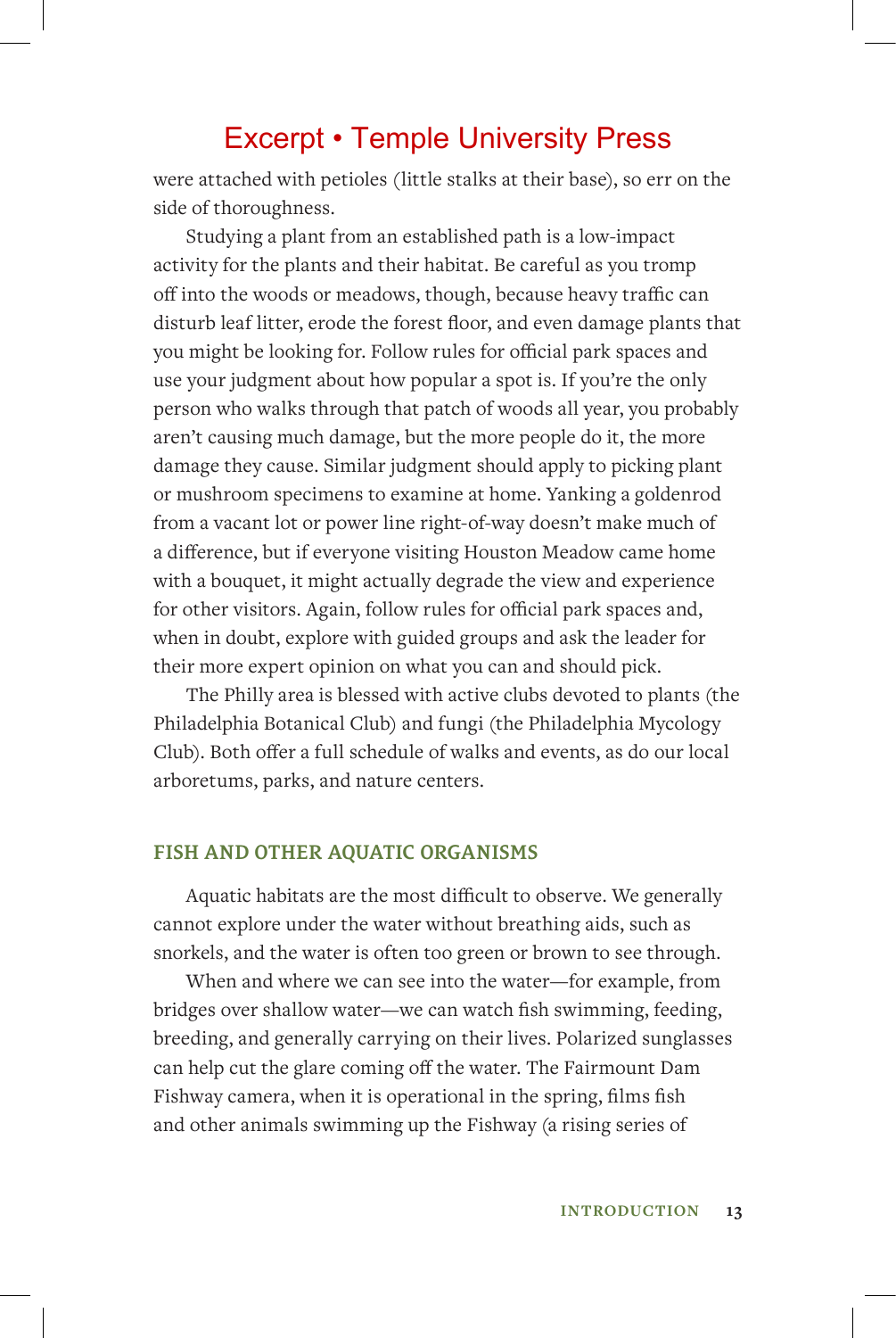compartments that allows shad to make it over the dam and swim upstream) and gives us a peek under the water.

We are often limited to what we can bring to the surface—most commonly, fish—making fishing a valuable way to learn about what is down there. Ichthyologists will use particularly thorough methods, such as electrofishing (running a current through the water that stuns all the fish in the vicinity). Multispecies fishing, which is the approach of trying to catch as many species of fish as possible in a particular body of water, can help you learn a little more about the fish actually below the surface. By varying bait and tackle (including using "microfishing" tackle for smaller fish species), you can get beyond the usual channel catfish and smallmouth bass. Under a multispecies fishing approach, any body of water is worth fishing, whether that's a lake surrounded by forested hills or a creek surrounded by rowhouses. Consider bringing along a small aquarium or large jar to place catches into. That way, you can observe them for a moment before releasing them. A fish in its element is much more beautiful than one flopping at the end of a line. Leo Sheng, known as "Extreme Philly Fishing" on social media, is a proponent of multispecies fishing, and his videos and blog posts are an excellent introduction.

Guided fishing events offer a way to get started without gear or a license, but be sure to get a fishing license and learn about speciesspecific seasons and catch limits once you decide to strike out on your own. Luckily, the agencies that regulate fishing are eager to get more people into the hobby and welcome beginners looking to learn more about how to fish safely and legally.

#### SMALL LAND INVERTEBRATES

Insects, spiders, and other invertebrates are stupendously diverse, and so are the methods scientists have devised to capture and observe them. I'll touch on a few here.

Diurnal pollinators, such as butterflies and bees, make it easy. Park yourself next to some flowers and see who flies in. In spring,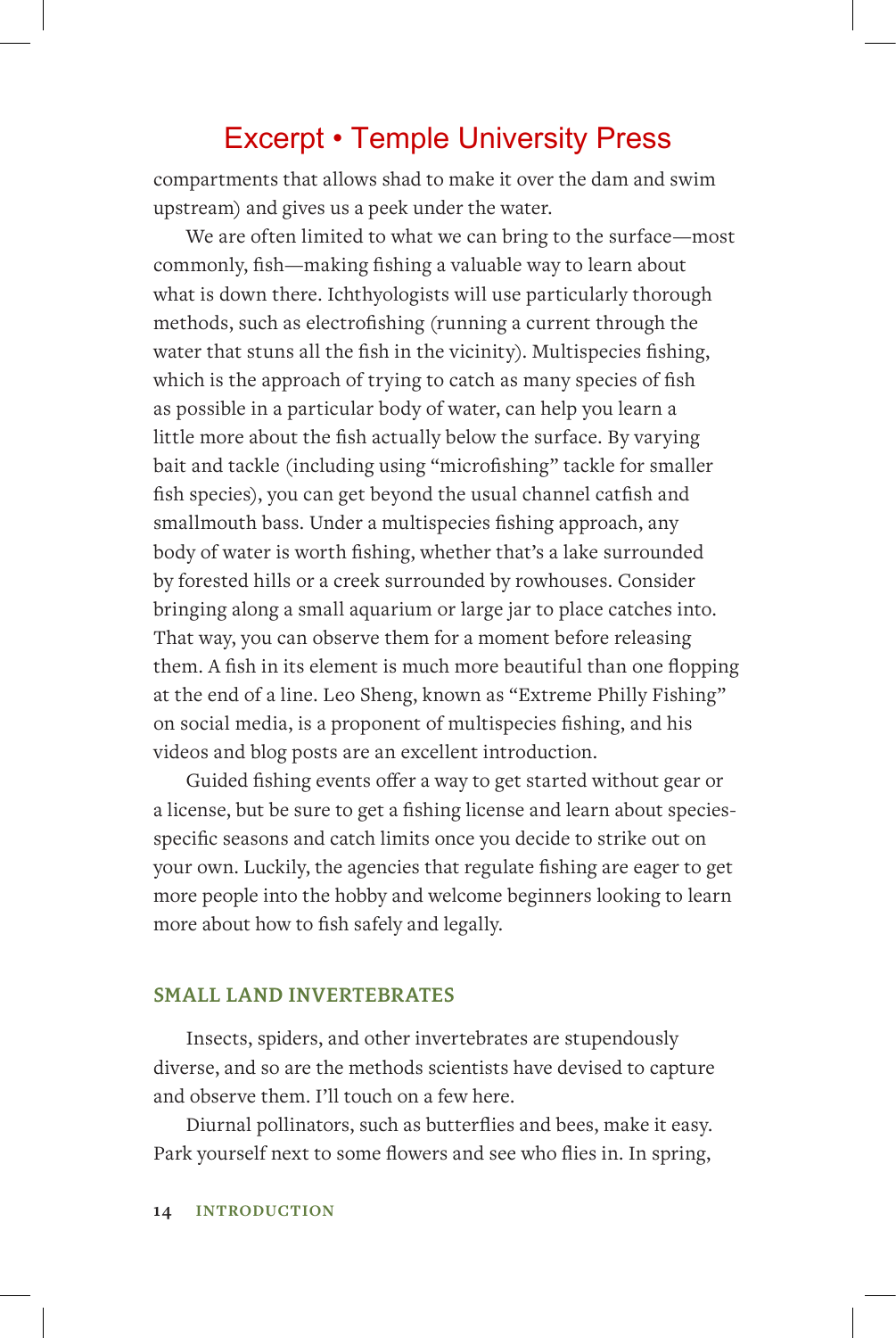be sure to pay attention to flowering trees. In summer, milkweed patches can be particularly productive, and don't give up in the fall. Late-flowering asters, for example, bring in bees and butterflies into November.

Look under surface objects. When you're small and vulnerable to predators and the drying heat of the sun, you tend to hide during the day. Thus, lifting a flowerpot in a garden or a board in a vacant lot can reveal a small menagerie of crickets, spiders, centipedes, mollusks (snails and slugs), and beetles. The same can be true of checking the undersides of plants, where lots of critters hide during the day or when they're otherwise resting.

It might feel strange to use binoculars to look at something ten feet away, but they can come in handy to watch butterflies without spooking them. The same is true of the dragonflies and damselflies you can observe around water.

Consider investing \$20 or so in an insect net. You can use these to catch such insects as butterflies or dragonflies in the air for a closer look, and you can also sweep vegetation and take a closer look at what you catch in a jar.

Take advantage of inadvertent bug traps. Insects fall into fountains and swimming pools, but they rarely get out alive. This is, of course, sad for them, but it means that a small aquarium net is all you need to take a closer look at the drowned critters. Indeed, entomologist Isa Betancourt undertook a multiyear study of the bugs that drowned in the Swann Fountain in Logan Circle in Philadelphia.4

The nighttime is the right time to observe moths and lots of other nocturnal critters. You can do this with the sheet-and-light setup described in the Moth Night section, but also be sure to use your ears. With a little practice, you can distinguish the various crickets, katydids, and cicadas that we too often let slip into the background of our evening soundtracks but are singing all around us, particularly in the summer.

<sup>4.</sup> Isa Betancourt, "The Philadelphia Fountain Insect Survey," The Bug and the Beetle, accessed October 29, 2020, http://www.thebugandthebeetle.net/research.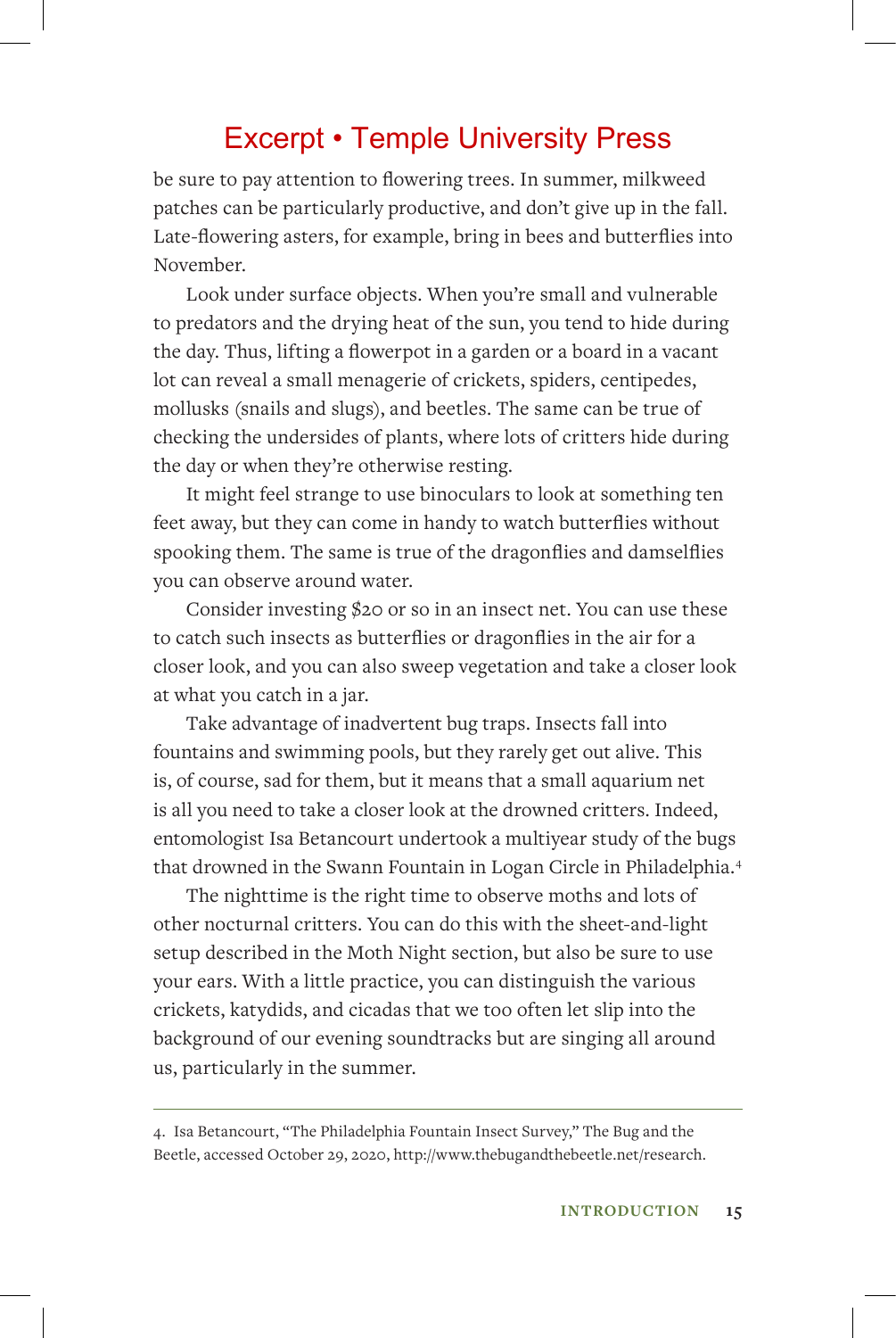The Academy of Natural Sciences of Drexel University offers arthropod programming through the year, including at Bug Fest events at its museum as well as social media content to help the backyard butterfly watcher.

#### REPTILES AND AMPHIBIANS

Quiet watching works well for some reptiles and amphibians, particularly for species active during the day, such as garter snakes, and those that bask in the open, such as larger turtles.

Listening is an important way to observe frogs and toads, particularly during the spring and summer. Wood frogs and spring peepers kick off the action as the ground begins to thaw, and bullfrogs and green frogs call well into the summer. Although many will call in the daytime, evenings are best, and so is wet weather. Calling amphibians will often shut up when they hear or see you. Luckily, they will stop noticing you if you stop moving. Freeze for a couple of minutes, and they'll pick up their singing again.

Herpers (people who recreationally seek out reptiles and amphibians, known as "herping") spend a lot of time looking under surface objects for critters hiding underneath, "flipping," as in "flipping rocks" or "flipping boards." Indeed, whatever the habitat, it's worth looking under stuff. If you're in the garden, you could turn up a brown snake. In a meadow, you might find garter snakes and milk snakes. In forests, you'll find woodland salamanders, toads, and ringneck snakes. Near aquatic habitats, you can find a variety of amphibians as well as water snakes.

Whatever the habitat, follow a few rules to avoid injuring the critters you find or ruining their habitat:

- Always reposition what you flip exactly the way you found it.
- Always move critters out of the way before you replace a heavy object so that you don't squash them. They will find their way back underneath on their own.
- Related to the previous rule, be careful to avoid lifting objects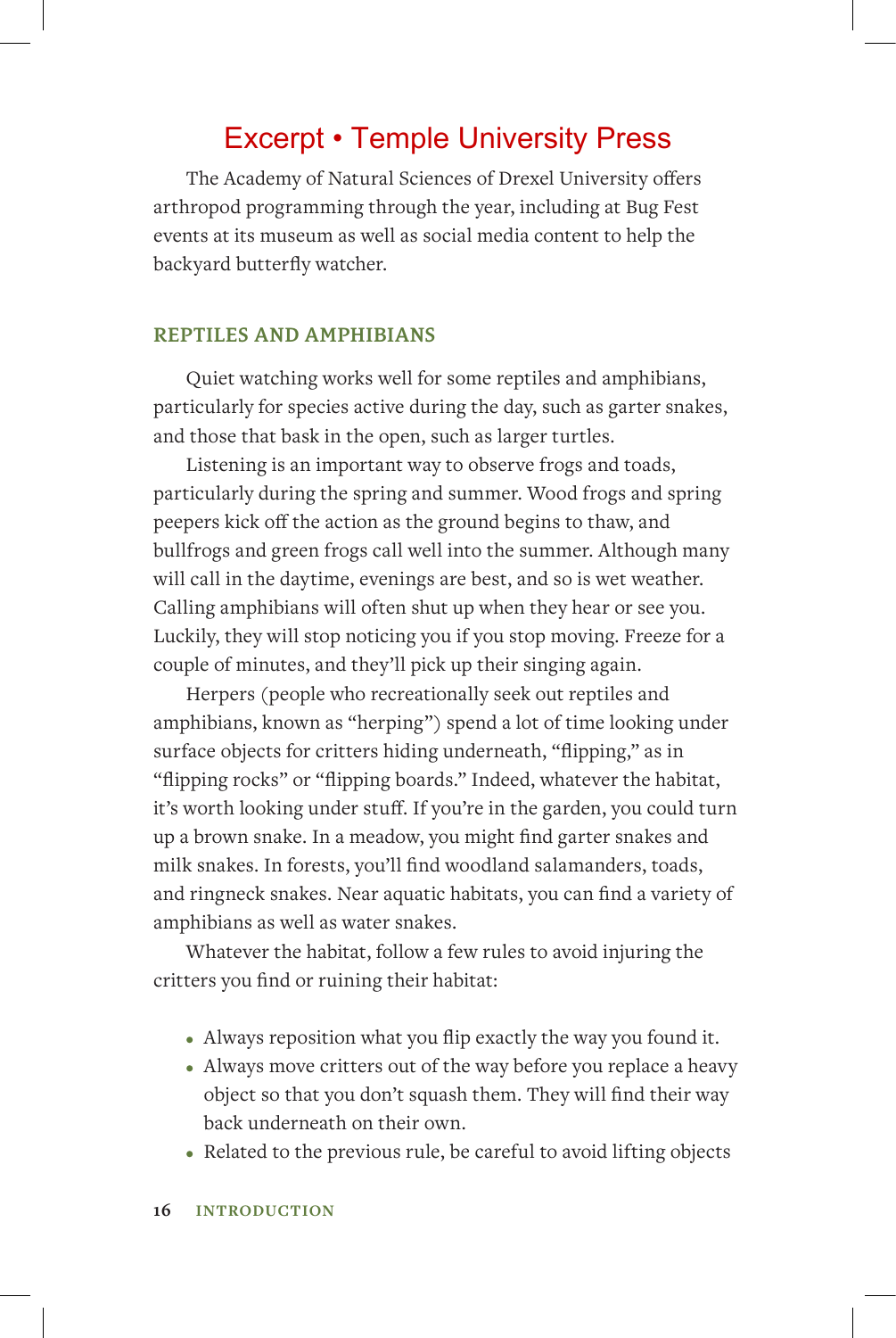too heavy to hold up with one hand while you manipulate the animals with the other.

If you plan to capture and examine a reptile or amphibian, it can help to have a clear container to put it into for the closer look. A garter snake biting and pooping all over you calms down pretty quickly in a jar, and you can then take your photos or pass it to other people before you release it. Amphibians in particular can have extremely delicate skin. A clean jar protects them from us. Be sure to clean jars when you get home with a little bleach and water and let them dry thoroughly before the next use. Also, be sure to punch holes in the jar lids from the inside, so that any sharp edges project out and don't cut the captured critters.

Remember to consult state regulations on catching reptiles and amphibians if you decide to focus on herping. In Pennsylvania, for example, catching any reptile or amphibian requires a fishing license. Luckily, fishing licenses are inexpensive and support much of the state's reptile and amphibian conservation work.

Unfortunately, many species are vulnerable to poaching. Park rangers or game officers can't always distinguish between someone catching a snake to take some photos and a poacher catching it to sell. Rules often restrict catching them at all, regardless of the reason. Whatever the state-level regulations, when you're in a park setting, observe the rules of the park.

Some snakes and turtles can be dangerous. It takes some care to handle a large snapping turtle, and smaller species, such as stinkpots, will clamp down on your hand if you let them. More challenging are venomous snakes. Luckily for the beginning herper, venomous snakes only reach the fringes of the Philadelphia suburbs: copperheads in Pennsylvania and timber rattlers in the Pine Barrens of New Jersey, both beyond the reach of this guidebook. When in doubt, don't pick it up, and remember that any snake you see is no threat to you. You can always move around it.

Of course, starting with guided walks led by experts is a great way to learn the rules wherever you are and to handle critters safely.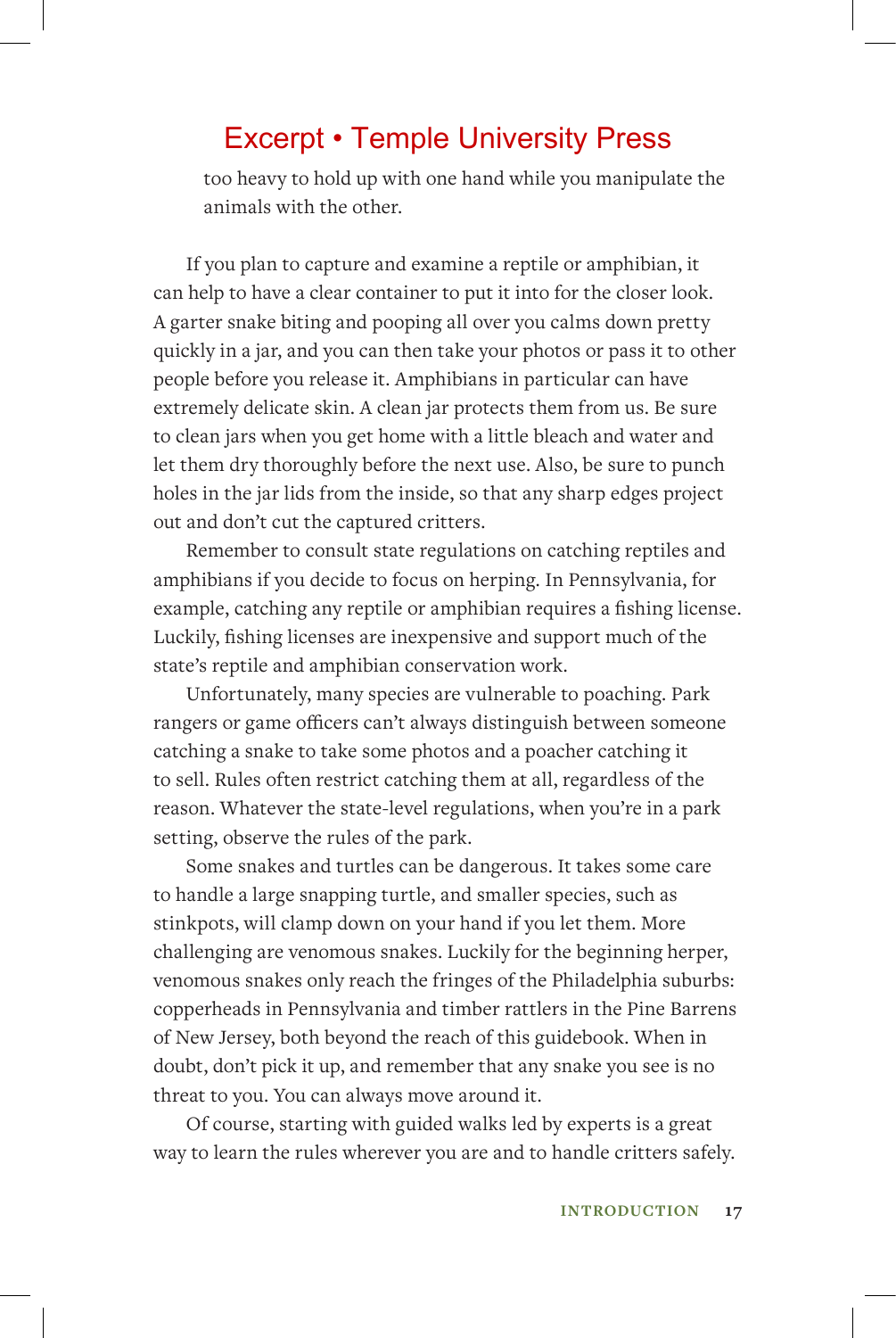At the time of writing, the Pennsylvania Amphibian and Reptile Survey (PARS), run by the Mid-Atlantic Center for Herpetology and Conservation (MACHAC) in partnership with the Pennsylvania Fish and Boat Commission, collects observations of reptiles and amphibians to help guide research and conservation efforts. You can contribute your observations directly at https://paherpsurvey.org or by joining the PARS project in iNaturalist.

#### **BIRDS**

Start by listening and watching around your block, as described in the "Rats with Wings and Other Common Birds: Start Birding Anytime" entry. Birds are around us wherever we are, and you can get a lot of practice observing them from the sidewalk outside your home. Pretty soon, you'll notice other, less abundant birds, whether migrants passing through or seasonal residents, such as chimney swifts in the summer or white-throated sparrows in the winter.

Use your ears as much as your eyes. Sometimes, this is the only way to distinguish visually similar species. Philadelphia is full of American crows and fish crows, but I had no idea which was which until I learned to pick out the more nasal calls of the fish crows. Many birds announce their presence and their ownership of a territory. For example, the iconic, high-pitched scream of a red-tailed hawk will let you know to look up and find it wheeling overhead. Many birds sing during their breeding season or while they're migrating north, and those songs are often the only clue you have that they're around. You can easily hear the lovely song of the warbling vireo near the water at parks throughout our region, but it takes a lot more effort and patience to actually spot them hunting for bugs in the trees.

Binoculars are incredibly helpful in birding. You can check binoculars out of many Free Library of Philadelphia branches for use at home, and nature centers and other groups that sponsor birding walks often provide a few extra pairs for beginners. Keep in mind that you tend to initially find birds with the ear or the naked eye. Once you hear one or see it moving, lift the binoculars to take a closer look.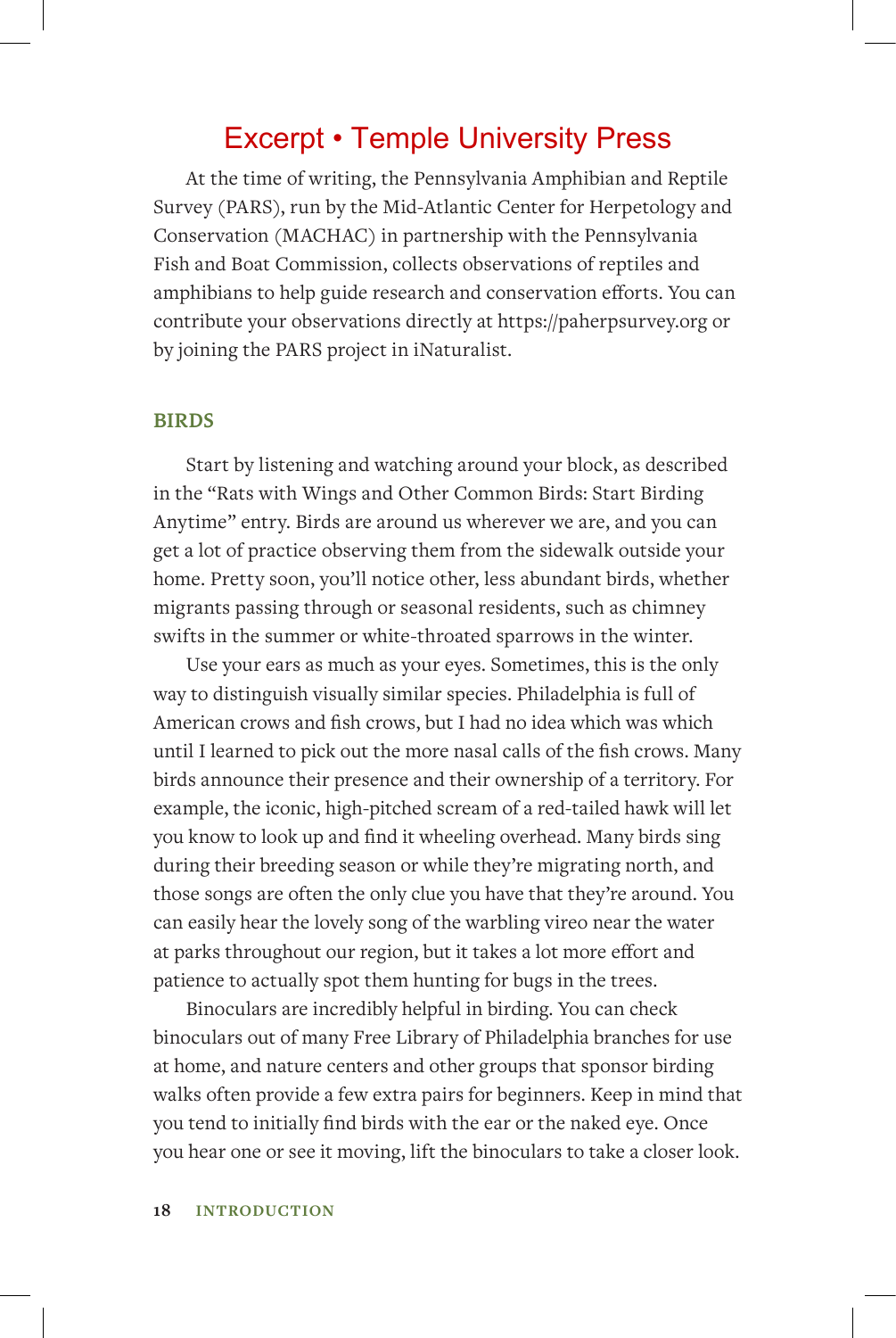Myriad guidebooks and apps help you identify birds that you find. Whatever you use, consider documenting your finds in citizen science apps, such as iNaturalist or eBird, or by participating in such events as a Christmas Bird Count (or Philadelphia's Winter Bird Census). Your observation, even one from the sidewalk on your block, could end up as a useful data point for research or conservation efforts.

Birders tend to flock together, for better or for worse. Social media helps spread news of rare visitors or hotspots during migration, and before you know it, a small crowd forms, bristling with spotting scopes and high-powered zoom lenses. This can be helpful for the beginner, as such popular spots as the John Heinz National Wildlife Refuge at Tinicum will usually have someone around who can tell you about what they are watching.

Once you get the hang of observing birds, though, please consider branching out to less birded spots. Our region is full of green spaces whose biodiversity hasn't been well documented, and you can help fill in these blank spots on the map by simply birding close to where you already are. Most importantly, never give up simply because you don't have the time to travel to a conventional hotspot. I got started birding at the Independence National Historical Park in Old City because it was close to my office, and I could pop out during my lunch breaks. I now frequently bird at Malcolm X Park in West Philadelphia, simply because it is near my house. Neither of these parks looks particularly wild (mostly grass, trees, and ornamental shrubs), but I usually find more than enough birds to keep me happily occupied.

Thanks to the popularity of birding, more birding resources are available than for nearly any other corner of the natural world. The Delaware Valley Ornithological Club (DVOC) offers meetings and guided walks year-round. The DVOC partners with Philadelphia Parks and Recreation to lead the BirdPhilly walk series at Philly parks. New birding groups, including the In Color Birding Club, Philly Queer Birders, Adapted Birding, and a local chapter of the Feminist Bird Club, are welcoming an expanded community of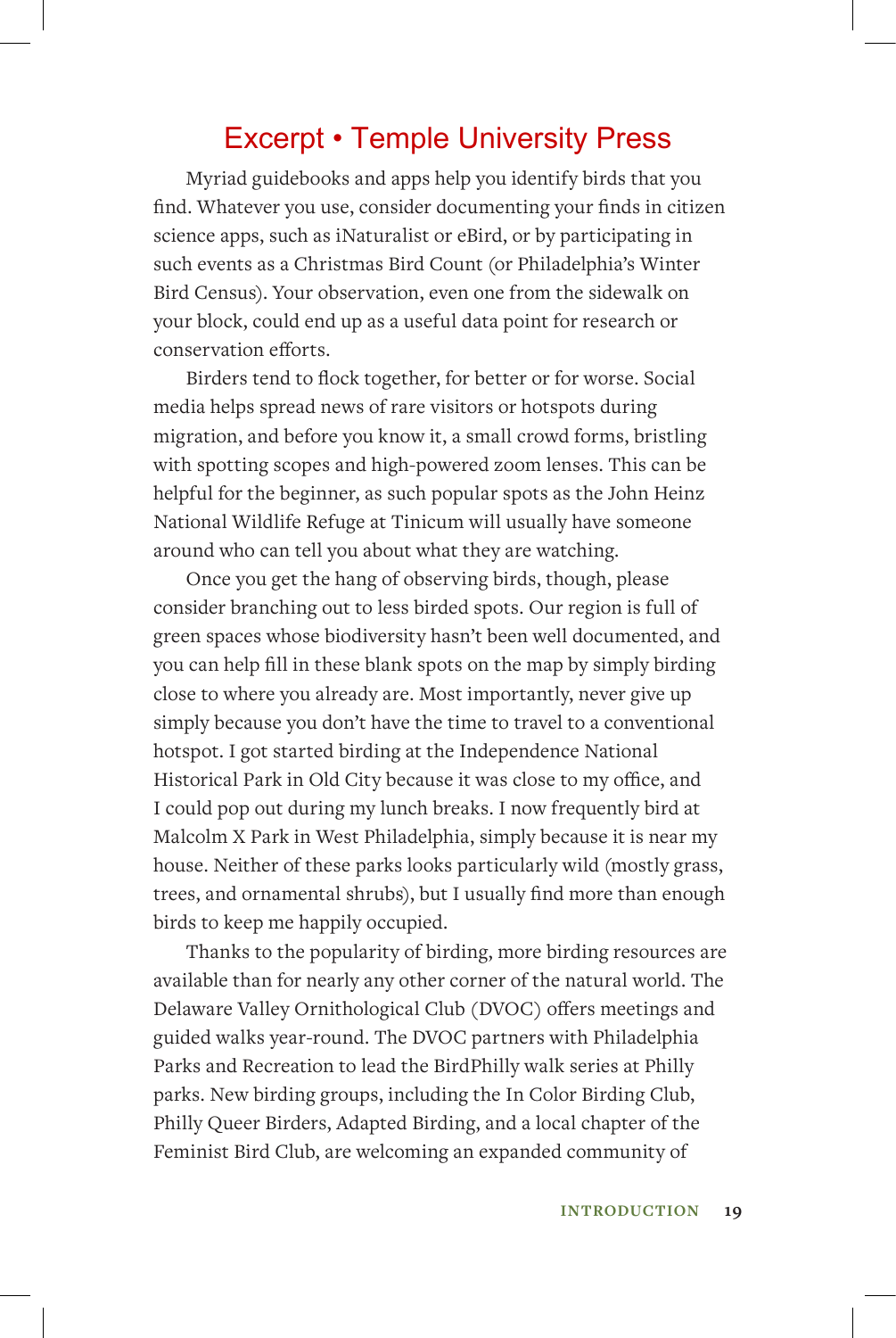birders. Nature centers and parks offer birding programming as well. Outside the city, check your local Audubon chapter for its own schedule of walks and events.

#### MAMMALS

I'll bet that the wild urban creatures you know best are mammals. These could be the mice and rats you wish didn't live with you, but more likely, these are the squirrels you see every day, year-round. Most wild urban mammals (I'm excluding pet species and, of course, humans) follow rule number one of urban animal survival: Stay out of sight. Squirrels don't. They carry out most of their lives in plain view. You can watch them gather acorns (or raid your trash), you can watch them play, and you can watch them get eaten by hawks. Their nests in tree cavities can be hard to find, but others you can spot as big wads of leaves up in trees, particularly in fall and winter.

Going beyond watching squirrels can take a little more effort and patience. Most of our other mammal neighbors are active when we generally are not. A walk around your neighborhood at night (or just at dawn, if that is safer) can turn up rabbits, raccoons, skunks, opossums, coyotes, and foxes that stay out of sight during the day.

Likewise, visiting your nearest park at dawn or dusk can be productive. Deer are more likely to be out feeding, as are woodchucks. When you can, choose parks connected to other green spaces, whether by waterways or by railroads. These connections serve as corridors that expand habitat for animal populations.

During the day, learn about the local mammals by paying attention to their signs (clues they leave behind). Check sidewalks for animal prints left behind as the concrete set. Also, take a look at muddy patches in parks for prints of deer, raccoons, and other mammals mixed in with the prints of dogs and humans. In winter, get outside as soon as the snow stops to look for prints. Get to know your local animal scat (poop) as well. Deer leave plenty behind as they travel, and some animals, including foxes, defecate in prominent spots to mark their territory. What looks like dog poop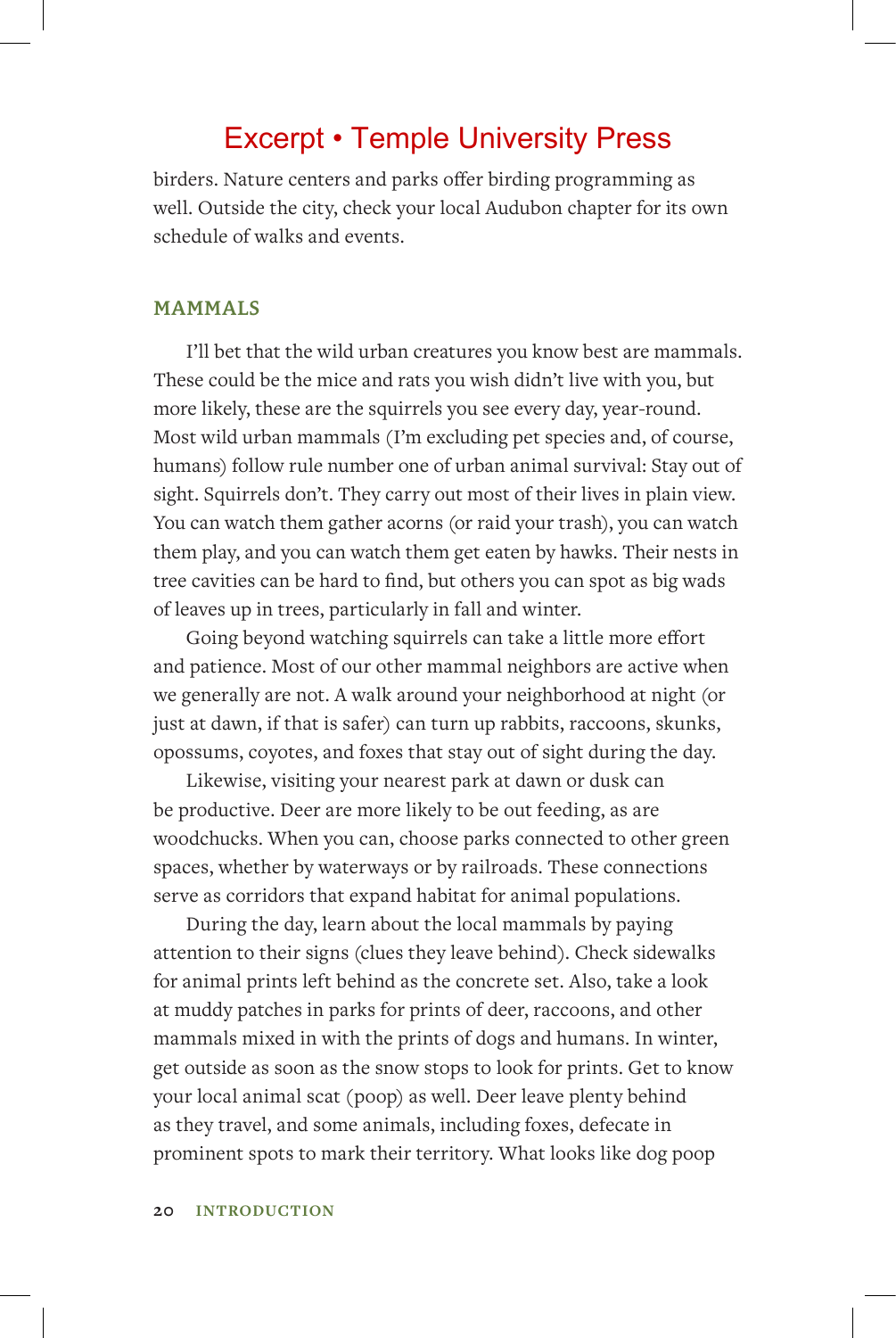but has fur in it can be a sign of local foxes and coyotes—dogs tend not to eat small animals whole.

#### A NOTE ON HUNTING

You might think of hunting as something people do out in the country, but hunting on private land is often legal in other landscapes. Urban hunters are generally folks who learned to hunt in the countryside but realized they could bag deer and turkeys here too.

I consider hunting to be a bit advanced for a guide targeted toward the beginning or casual naturalist, but if you'd like to get started, check with your state game agency. Some local parks, such as Ridley Creek State Park, do allow hunting, and the John Heinz National Wildlife Refuge at Tinicum has offered a bowhunting program for beginners.

### *Nature Activities*

No matter what I include, this section is incomplete. Fifty-two activities fit well with the fifty-two weeks of the year, and they fit well in a relatively compact book.

In reality, though, there is no end to the ways you can connect to nature, even in a city. You can stake out your backyard for nocturnal mammals, but you can also bait tree trunks with peanut butter for flying squirrels or observe coyotes in wide open spaces, such as at Valley Forge. You can study lichens in a cemetery, but you could also follow the life cycle of mosses in sidewalk cracks. Please consider this book to be a sampling of ways to engage with nature rather than a comprehensive list.

Moreover, while urban habitats are distinctive, the techniques useful in a city are just as useful outside in more classically "wild" spaces. Keying out plants is the same wherever they grow. You can find brown snakes by flipping surface objects in gardens and vacant lots. In the Pine Barrens, you can find worm snakes the same way, just as you flip rocks for pale milk snakes in Montana.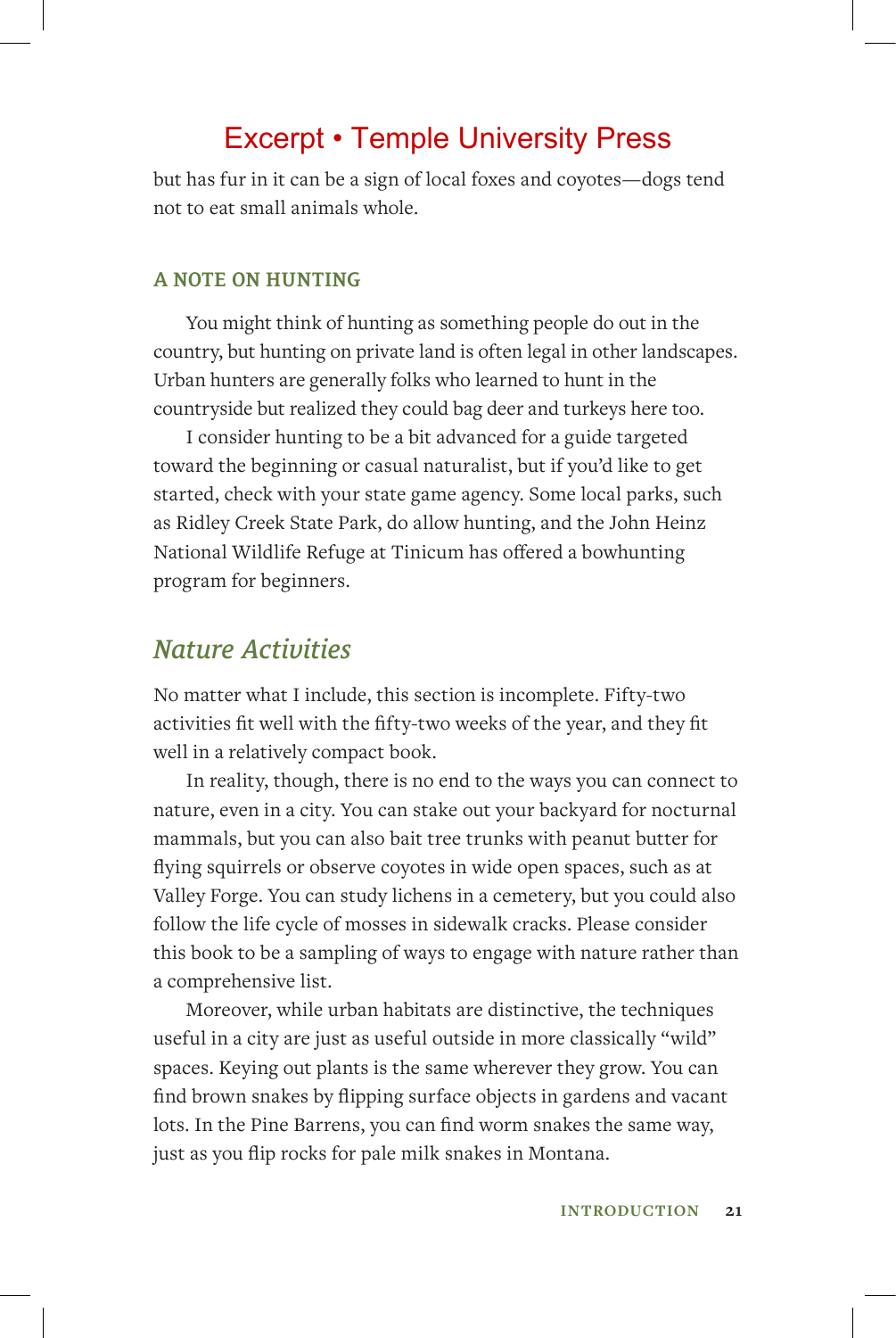With that in mind, many of these activities are easy to do at or near your home, outside official park spaces. For others, I recommend a place to take part in the activity, but these site recommendations are by no means exclusive. Riverfront North runs an introductory fishing program, but if you don't live near Northeast Philadelphia, you can do something similar at the John Heinz National Wildlife Refuge at Tinicum and Bartram's Garden, to name just a few possibilities. And, of course, you can easily get a fishing license and take your own gear to a body of water near you.

Most of these activities require little in the way of specialized equipment, and much of that, you can borrow. For example, if you want to go fishing, you'll need a rod and tackle, but the fishing programs I mention provide that for participants. Generally speaking, the most useful equipment to have is magnifying glasses and binoculars. Magnifying glasses are easy to find for under \$10, but you can also use the camera on your smartphone or tablet to zoom in for magnification. Binoculars can be a bit more expensive, but you can check them out of several library branches, and many nature centers offer them for visitors to borrow.

You might notice that this book is a bit birding-heavy. There's a good reason: Habitat in cities is sliced into relatively small patches by our road networks, which, to earthbound creatures, are often insurmountable barriers. For example, much of Philadelphia and all of its suburbs would be perfect black rat snake habitat—plenty of trees and structures to climb, plenty of holes in buildings for hiding, and an endless supply of small, warm-blooded prey. But a slow, five-foot-long snake has little chance of successfully crossing a four-lane arterial road. Thus, in Philadelphia, we find black rat snakes at the fringes, close to strips of green space with little car traffic. Creatures that can disperse by air (including many insects as well as spiders that "balloon" as hatchlings) have an easier time crossing roads. Birds are also relatively large and conduct their business in the open, so birding offers the urban naturalist a lot of biodiversity to experience and enjoy.

Most of these activities are also suitable for children. Some might lend themselves better to older children rather than younger: